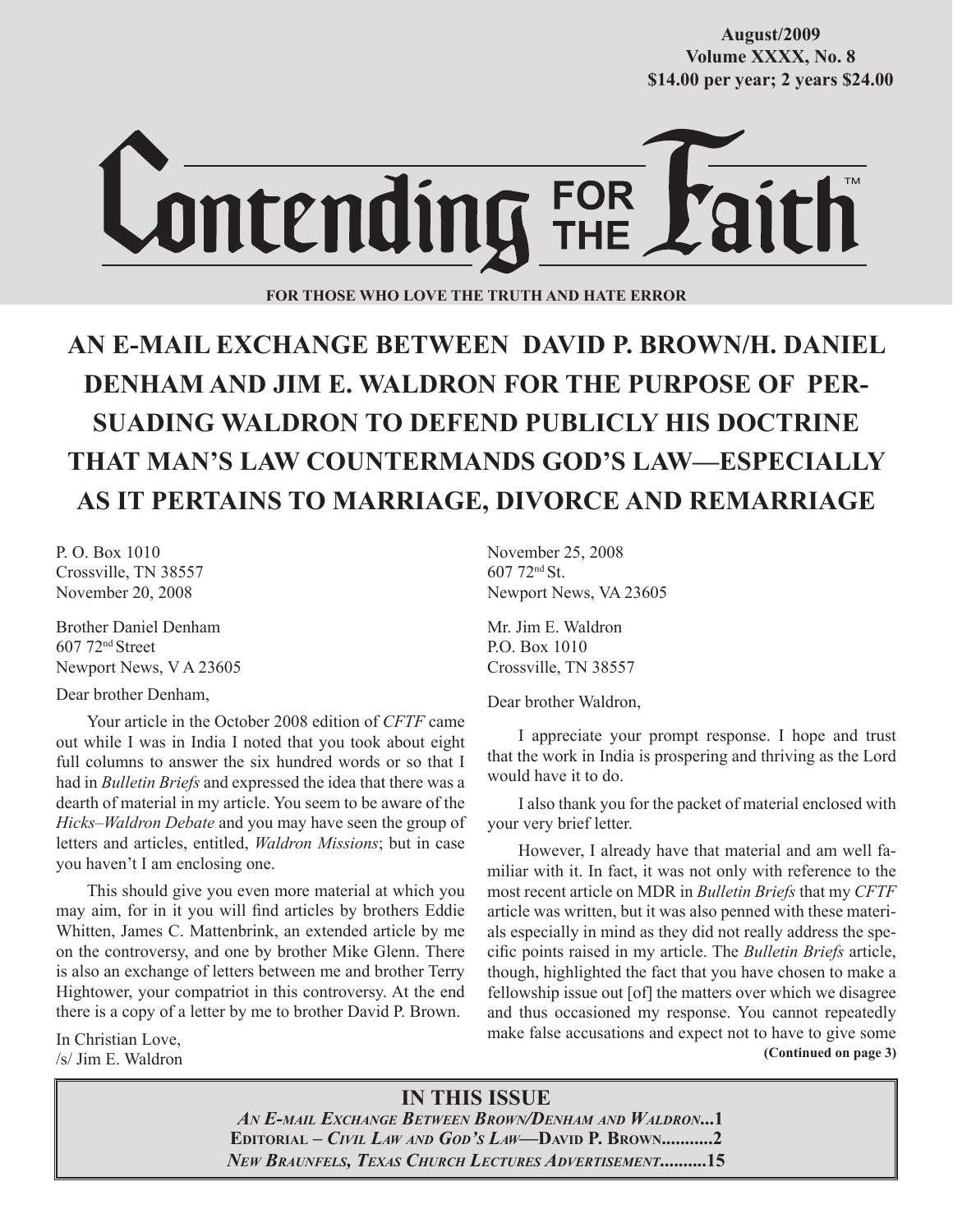

#### **David P. Brown, Editor and Publisher dpbcftf@gmail.com**

*COMMUNICATIONS received by CONTENDING FOR THE FAITH and/or its Editors are viewed as intended FOR PUBLICATION unless otherwise stated. Whereas we respect confidential information, so described, everything else sent to us we feel free to publish without further permission being necessary. Anything sent to us NOT for publication, please indicate this clearly when you write. Please address such letters directly to the Editor David P. Brown, P.O. Box 2357, Spring, Texas 77383. Telephone: (281) 350-5516.*

#### **SUBSCRIPTIONS RATES**

*Single Subscriptions: One Year, \$14.00; Two Years, \$24.00. Club Rate: Three One-Year Subscriptions, \$36; Five One-Year Subscriptions, \$58.00. Whole Congregation Rate: Any congregation entering each family of its entire membership with single copies being mailed directly to each home receives a \$3.00 discount off the Single Subscription Rate, i.e., such whole congregation subscriptions are payable in advance at the rate of \$11.00 per year per family address. Foreign Rate: One Year, \$30. NO REFUNDS FOR CANCEL-ATIONS OF SUBSCRIPTIONS.*

#### **ADVERTISING POLICY & RATES**

*CONTENDING FOR THE FAITH was begun and continues to exist to defend the gospel (Philippians 1:7,17) and refute error (Jude 3). Therefore, we are interested in advertising only those things that are in harmony with what the Bible authorizes (Colossians 3:17). We will not knowingly advertise anything to the contrary. Hence, we reserve the right to refuse any offer to advertise in this paper.*

*All setups and layouts of advertisements will be done by CONTENDING FOR THE FAITH. A one-time setup and layout fee for each advertisement will be charged if such setup or layout is needful. Setup and layout fees are in addition to the cost of the space purchased for advertisement. No major changes will be made without customer approval.*

*All advertisements must be in our hands no later than two (2) months preceding the publishing of the issue of the journal in which you desire your advertisement to appear. To avoid being charged for the following month, ads must be canceled by the first of the month. We appreciate your understanding of and cooperation with our advertising policy.*

*MAIL ALL SUBSCRIPTIONS, ADVERTISEMENTS AND LETTERS TO THE EDITOR-IN-CHIEF, P. O. Box 2357, Spring, Texas 77383-2357. COST OF SPACE FOR ADS: Back page, \$300.00; full page, \$300.00; half page, \$175.00; quarter page, \$90.00; less than quarter page, \$18.00 per column-inch. CLASSIFIED ADS: \$2.00 per line per month. CHURCH DIREC-TORY ADS: \$30.00 per line per year. SETUP AND LAYOUT FEES: Full page, \$50.00; half page, \$35.00; anything under a half page, \$20.00.*

*CONTENDING FOR THE FAITH is published monthly. P. O. Box 2357, Spring, Texas 77383-2357 Telephone: (281) 350-5516.*

> **Ira Y. Rice, Jr., Founder August 3, 1917-October 10, 2001**

## *Editorial...*

## **CIVIL LAW AND GOD'S LAW**

The exchange of e-mails beginning on the first page of this issue of *CFTF* came to an end when the last certified letter from Brown/Denham to Waldron was refused by Waldron, stamped accordingly on the envelope and returned to us. This is the letter that begins on p. 13 and ends on p. 15 of this paper. Thus, brother Waldron refused to affirm in public debate exactly what he teaches, which error precisely stated is: *The Scriptures teach that every divorce granted by civil courts is also granted and honored in the sight of God.* Nevertheless, he and certain others continue to teach a doctrine that, if true, makes null and void the exceptive clause of Mat. 19:9, which clause is emphasized in the following quotation of the passage.

### **...Whosoever shall put away his wife,** *except it be for fornication***, and shall marry another, committeth adultery: and whoso marrieth her which is put away doth commit dultery.**

If civil law and court decrees based thereupon have the authority to nullify God's law, then homosexual conduct/marriages, abortion and no telling what else are made acceptable to God simply and only by them becoming the law of the land. With what is going on in this nation today, Waldron and those who *think(?)* as he does have laid and continue to lay the ground-work for all kinds of error to be accepted in the church by it simply becoming the law of the land. *No more mendacious and destructive doctrine has been propagated than the erroneous doctrine affirming that whatever is legislated into law or decreed by the courts is also granted and honored in the sight of God.* But, it is the case that Jim E. Waldron believes (a mental action) and teaches (though he is not the only church member to do so) that a civil court can issue a decree of divorce in a case where there has been no fornication and said human decree is so powerful that it rends asunder that which *only* God could join together (Mat. 19:6). Are Waldron and those who agree with his error so stubbornly blind that they refuse to see that if the foregoing is the case concerning who is and who is not divorced before God, then the same is the case concerning man's laws and court decrees pertaining to who may or may not marry and/or when two persons are married along with any other sin that man legalizes? Indeed, Waldron will oppose homosexual marriages in the exact same way that we oppose them—**arguing that man's law cannot nullify God's Law**. *No one is so blind as he who refuses to see.* 

**—David P. Brown, Editor**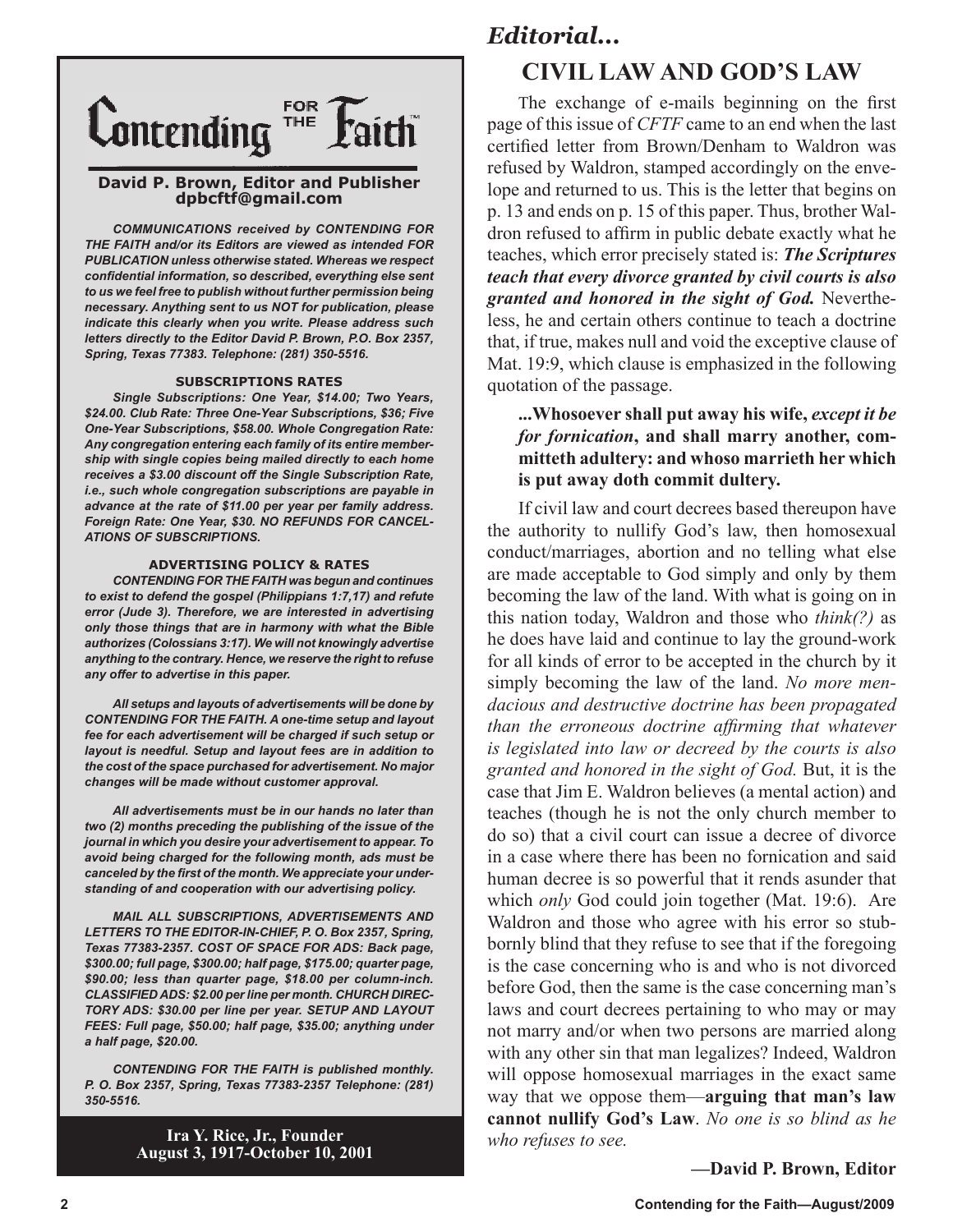#### **(Continued From Page One)**

accounting on the basis of those accusations.

You make reference to the *Hicks-Waldron Debate*, of which I am indeed familiar. There are several statements that you make in the debate that are at odds with your current position, whether you realize that or not. Perhaps, you are also unaware that your moderator for that debate, the late Roy C. Deaver, was also one of my instructors in Bible and Greek. The position that I hold and that I have held for over 30 years I learned from him. It has been reported that you boasted that if Guy N. Woods, who also held the same view, were alive today that you would mark him as a false teacher and withdraw from him. Jim, brother Woods held that view as long as I knew him. I read of his position as early as 1976 from the *Gospel Advocate*, then edited by B.C. Goodpasture who endorsed Woods' position himself. Why did you not take brethren Woods, Goodpasture, and Deaver to task on the matter while they were still in the land of the living, if you knew of their position? Many other faithful Gospel preachers through the years have also held the same position, and good brethren did not fall out over it! Why have you taken it upon yourself to cause this current division? I suspect that you will deny being the cause of it, but the facts of history say otherwise. I can document from the writings of good brethren over the past 200 years what I am saying. There are many faithful brethren today who hold your basic view but who refuse to make it a test of fellowship and do not label those holding the view which other faithful brethren and I hold as liberals, false teachers, et al.

Perhaps you are also unaware of Dub McClish's extensive exchange with Eddie Whitten, and of Eddie's failure to answer the questions and refute the arguments put to him by Dub against the position taken in the very same article by Eddie which you reference in your letter. If you need a set of this material, it can be provided. Also, you may be unaware of the fact that Mike Glenn's material was forwarded to me by brother Dave Watson some time ago. I have long held in my possession a thorough response and refutation of that material for publication. Glenn's material actually poses more problems for your own view than of which you may be aware. I also have thoroughly examined the Mettenbrink material. There is nothing in it either that truly refutes the position I hold or addresses the specific matters and questions that I raised in my *CFTF* article. The subterfuge of offering this packet and its non sequiturs instead of a thorough response and answer to what was actually posted in my article simply will not get the job done, brother Waldron. I could just as easily with a wave of my hand make similar assertions on your material. However, I have actually bothered to answer you. Throwing such dust in the air and then claiming not to see is not worthy of the function of a Gospel preacher. 1 Thessalonians 5:21-22 and 1 Peter 3:15 apply as much to you as anyone else.

Neither your *Bulletin Briefs* article nor the materials you sent touch topside, bottom, or edge of the questions asked in

my article and its specific points. Simply asserting that they do is no real answer. So, let us lay aside such attempts to avoid the force of these things which my article broaches and test our respective views. In view of the fact that you have vehemently made a point of marking those who disagree with your views on these matters and calling for them to be treated as matters of faith, we are ready, even as was intimated in the article, to meet you in a four night oral debate on them. Brother David P. Brown has kindly consented to represent the position that we hold to be the truth on this aspect of MDR. I call upon you then to submit propositions that accurately reflect your position in opposition to that which we hold. We will do the same. Other details of the debate, including time, venue, arrangements, rules, and so on, can be negotiated over the next few exchanges. In the course of these exchanges, David will be, of course, necessarily involved. We will thus be patiently awaiting your reply.

Your's in Christ,

Daniel Denham /s/ Ph. #: (757) 245-6866 Email: Hdaniel\_denham@yahoo.com

#### **GEOGEOGEOGEOGEOGEO**

P.O. Box 1010 Crossville, TN 38557 December 4, 2008

Mr. Daniel Denham 607 72nd Street Newport News, VA 23605

Dear Brother Denham,

It is my hope and prayer that you and your family are well. In reference to your letter of 25 November in which you propose a debate I will need to get back to you on the particulars of that project, which seems like a good idea. However, for now I must return to India on the  $11<sup>th</sup>$ . Although this trip will be a short one, I will need to return in the New Year as the schools of preaching require much attention during the first half of the year, but as noted I will get back to you.

Yet, it is imperative that I respond to one portion of your letter before it goes any further. I refer to your statement:

It has been reported that you (Waldron) boasted that if Guy N. Woods, who also held the same view (that I hold), were alive today that you would mark him as a false teacher and withdraw from him.

I do not know who "reported' such to you, but I want you to know that it is a false statement—a pure fabrication. After a brother by the name of Bryan Moody introduced the name of brother Woods in the mini-debate at the White Oak church in January 2006, I responded, but said no such thing as your anonymous source claimed.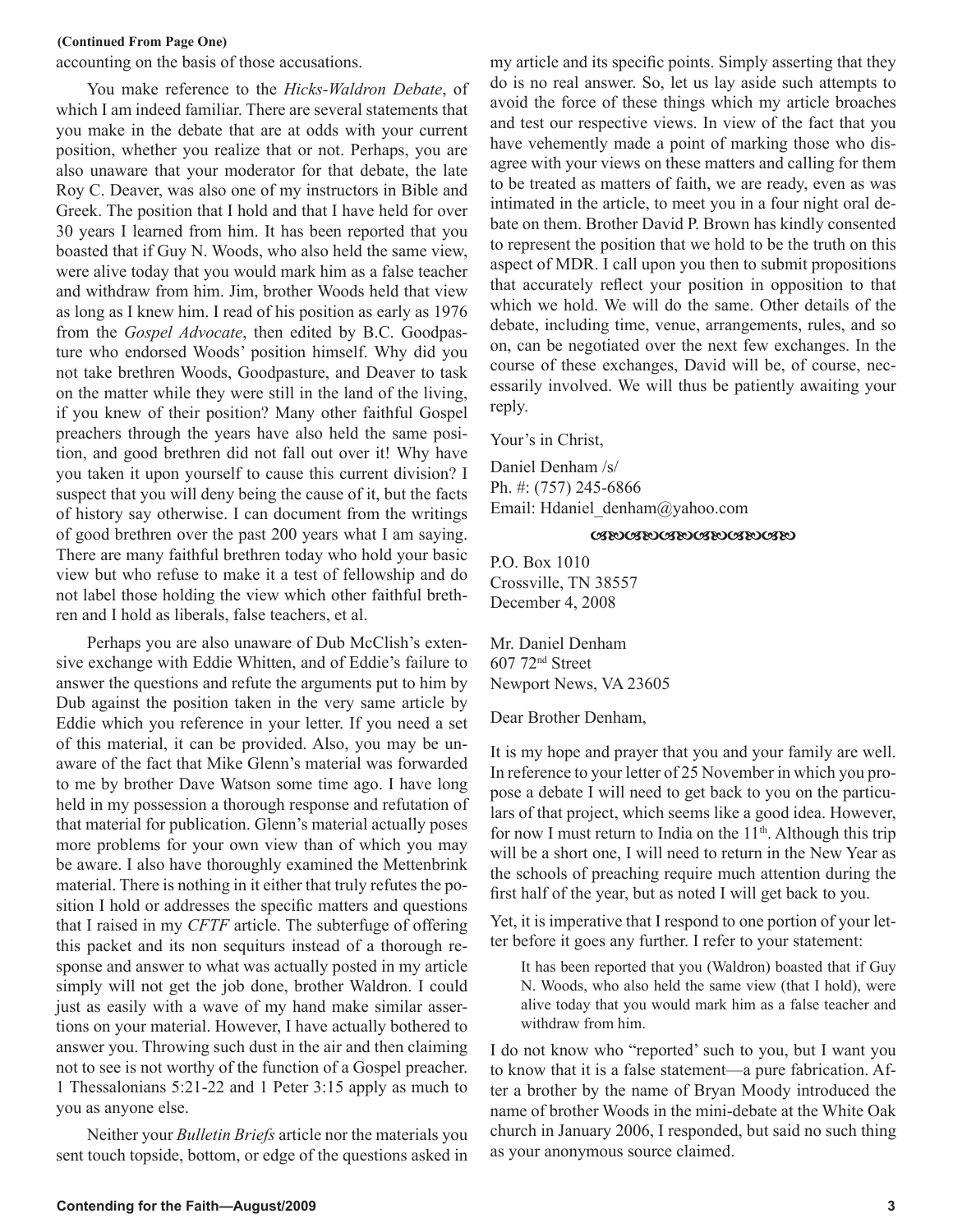#### **(Continued from page One)**

The manner in which you made the charge it is very much like that made against to Nehemiah. As it is written;

Then Sanballat sent his servant to me as before, the fifth time, with an open letter in his hand. In it was written: It is reported among the nations, and Geshem says, that you and the Jews plan to rebel ... (Neh. 6:5-6).

Sanballat said, "It is reported" and you say, "It has been reported." What's the difference? In light of your anonymous source you might be interested to know of an illustration we use in Asia to condemn the practice of some who anonymously smear good brethren. The illustration involves what Trajan, the emperor of Rome from 98 to 117 AD and a pagan wrote to the Younger Pliny while the latter served as the Imperial representative in Bithynia and Pontus. Pliny had written the emperor asking his judgment as to what to do in light of anonymous attacks on Christians. Trajan' s reply:

But pamphlets circulated anonymously must play no part in any accusations. They create the worst sort of precedent and are quite out of keeping with the spirit of our age (The Letters of the Younger Pliny, translation by Betty Radice, Penguin Books Ltd, Harmondsworth, Middlesex, England, copyright 1969, Letter # 97, p. 295).

In Christian Love,

/s/Jim E. Waldron

#### **GROGROGROGROGROGRO**

December 22, 2008 607 72nd St. Newport News, VA 23605

Mr. Jim E. Waldron P.O. Box 1010 Crossville, TN 38557

#### Dear brother Waldron,

I am sorry for not responding sooner to your letter of December 4th. I went out of town shortly upon its arrival for about a week and have been caught up into other activities going on with my work here since my return.

I received with gladness of heart your decision to engage in a public debate on the issues that divide us on MDR. As brother David Brown will be the representative affirming the view that both he and I hold, then I am sending him a copy of your correspondence accepting the debate as well as a copy of this letter. He needs henceforth to be included directly in any exchange involving the debate and the negotiations relative to propositions and logistics.

I am glad to hear from you that you never said that if brother Woods were alive today you would have to withdraw from him. That having been said, it still does not address the fact, as I have noted, that brother Woods taught the same view that I hold to in 1976 in the Gospel Advocate and with the approval of B. C. Goodpasture. Further, I learned it at the feet of Roy C. Deaver and William S. Cline while a student at the Bellview Preacher Training School in Pensacola, FL back in the 1970s. Roy even served as your moderator for the debate with Olan Hicks. Yet, there has been no word from you, of which I am aware, opposing the view until quite recently by comparison. If these men were alive today (as well as a number of others of whom I can provide documentation) and were still teaching the same thing they taught then, would you mark them as false teachers and withdraw from them if they refused to give up that teaching? This, I believe, is the central issue of the matter, at least as pertains to the subject of fellowship. There are brethren who hold your scruples on the matter but who refuse to bind them as a matter of faith. While they will advise those who seek their advice along the lines of your view, they will not withdraw from those who hold to the view I have enunciated in CFTF or who, in their own studies, come to hold that view. So, again, I ask, if you are willing to make your position a test of fellowship, which seems to be the implication of your periodic statements on the subject?

I most eagerly await your reply and the commencement of negotiations on the aforementioned terms of the debate. I hope the trips to India will bear fruit to God's glory and honor.

Your's in Christ,

Daniel Denham /s/

#### **GROGROGROGROGROGRO**

P. O. Box 1010 Crossville, TN 38557 January 3, 2009

Brother Daniel Denham 607 72nd Street Newport News, VA 23605

Brother David Brown P.O. Box 2357 Spring, TX 77383

Dear Brothers in Christ,

As we enter a new year it is my hope and prayer that you and your families are in good health. On November 25, 2008 brother Daniel Denham in a letter proposed a debate related to the different views that we hold on MDR. In part he wrote:

... we are ready, even as was intimated in the article (CFTF, October 2008), to meet you in a four night oral debate on them. Brother David P. Brown has kindly consented to represent the position that we hold to be the truth on this aspect of MDR. I call on you then to submit propositions that accurately reflect your position in opposition to that which we hold. We will do the same.

In my response on December 4, 2008 to his letter I explained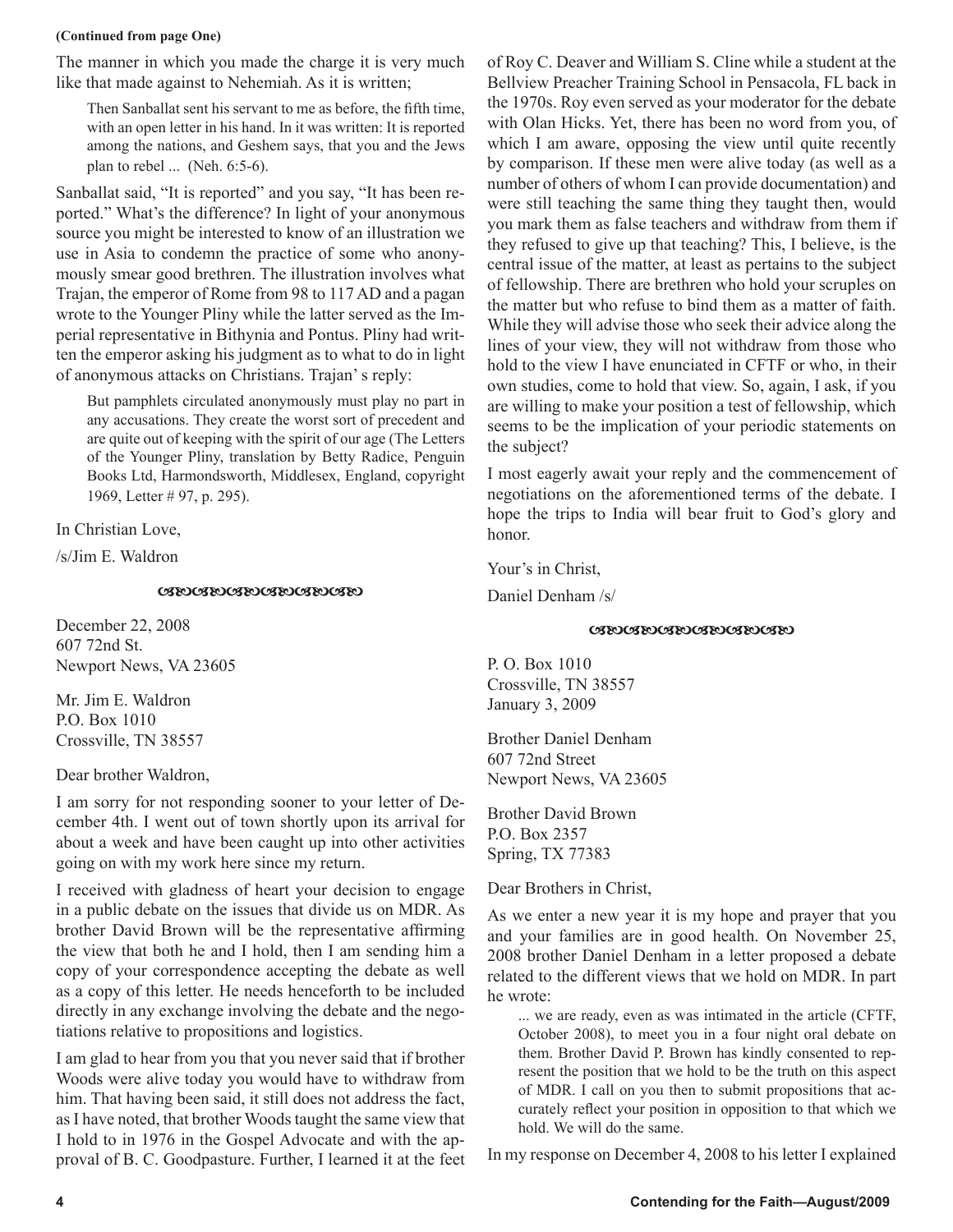that I was scheduled to leave for India on the 11th and would get back to him. In light of that I have enclosed the proposition  $(\#1)$  that I would expect to uphold and a second  $(\#2)$ that you might consider defending. The two propositions (two copies of each) are on different pages in order that you may sign to deny the one that I propose to defend and return it to me; then either sign to affirm the second one or present your own for my consideration.

Concerning the four nights' debate I would like to suggest that we have two nights in Knoxville as we live just forty miles west of it and I have worked in the area off and on since 1963; then a week later have two nights in Spring, TX.

Concerning the dates as I indicated in my letter to brother Denham during the early part of the year much attention must be given to the schools of preaching with which I work in India. Thus the late summer, perhaps the last two weeks of August, would fit into my schedule. If this is possible and if it fits your schedule we could use August  $17<sup>th</sup>$  and  $18<sup>th</sup>$  in Knoxville on the first proposition and then debate the second one the  $24<sup>th</sup>$  and  $25<sup>th</sup>$  in Spring.

Concerning the opportunity to put the debate in sound recording, DVD or similar format and to be printed I would like that responsibility as it is my practice to produce such and make them available at cost or without charge. If this is agreeable to you then I would make the copies of either available to you at cost.

As brother Denham indicated other aspects of the debate can be arranged.

In Christian love,

/s/ Jim E. Waldron

### PROPOSITIONS (sic) 1

Resolved: The Bible teaches unscriptural divorce between a husband and wife renders any succeeding marriage to another invalid and adulterous in the sight of God as long as the original parties live.

| Affirm: /s/Jim E. Waldron | Date: Jan 4, 2009 |  |
|---------------------------|-------------------|--|
| Deny:                     | Date:             |  |
|                           |                   |  |

### PROPOSITIONS (sic) 2

Resolved: The Bible teaches that a person arbitrarily put away (divorced) for an unscriptural reason over his or her objections, may, after the former spouse remarries or otherwise commits adultery, claim a scriptural divorce and marry another without sin.

| Affirm:                 | Date:              |
|-------------------------|--------------------|
| Deny: /s/Jim E. Waldron | Date: Jan. 4, 2009 |

January 23, 2009

Mr. David P. Brown 25403 Lancewood Dr. Spring, TX 77373

Mr. Daniel Denham 607 72nd St. Newport News, VA 23605

Mr. Jim E. Waldron P.O. Box 1010 Crossville, TN 38557

Dear brother Waldron,

We hope and trust that this letter finds you and your family well. We are in receipt of your letter of January 3, 2009. We are appreciative of the time constraints involved in your mission work. We too face numerous constraints. We therefore would rather consider dates for the debate approximately a year or so away from the present, due to already existing commitments for 2009.

Since you do not desire the debate to be in Crossville, we are agreeable to one debate in Knoxville, TN, but we also propose a second debate on the same propositions, spaced by a couple of months or so a part, somewhere in the Austin, TX area. We will be able to make arrangements for the debate in Austin, TX area. The reason we propose this second debate is this, we want this issue to be discussed in two areas of the country where we know there is much interest in it.

The Spring elders have approved the use of the Spring building for the debate in Texas. However, Spring is located in the greater Houston area where liberalism dominates the area churches. Therefore, we do not think a debate on this subject would be of much interest to the liberal mind-set permeating this part of Texas. Since all of us desire to have the debate(s) in a place(s) that will allow for the best interest and attendance possible, we would like to have a second debate in the Austin, Texas area.

The matter of the propositions is, at present, the most crucial point to settle. All other considerations can be addressed after this has been settled. As to the propositions, it is clear that you do not seem to understand the real difference between our respective positions, despite your agitation of the issue of MDR. Both propositions you suggested are inaccurate and unacceptable, besides the fact that they are worded in such a fashion as clearly to create prejudice against our case. We are in basic agreement with the specific parameters of your proposed affirmative proposition. The affirmative that you have sought to ascribe to us does not properly reflect our position, and we certainly do not accept the parameters it seeks to bind upon us. It would seem that you would have us specifically to affirm your own opinions about our position, rather than what we actually believe and teach.

Furthermore, the two propositions do not even address the central issue broached by brother Denham in his October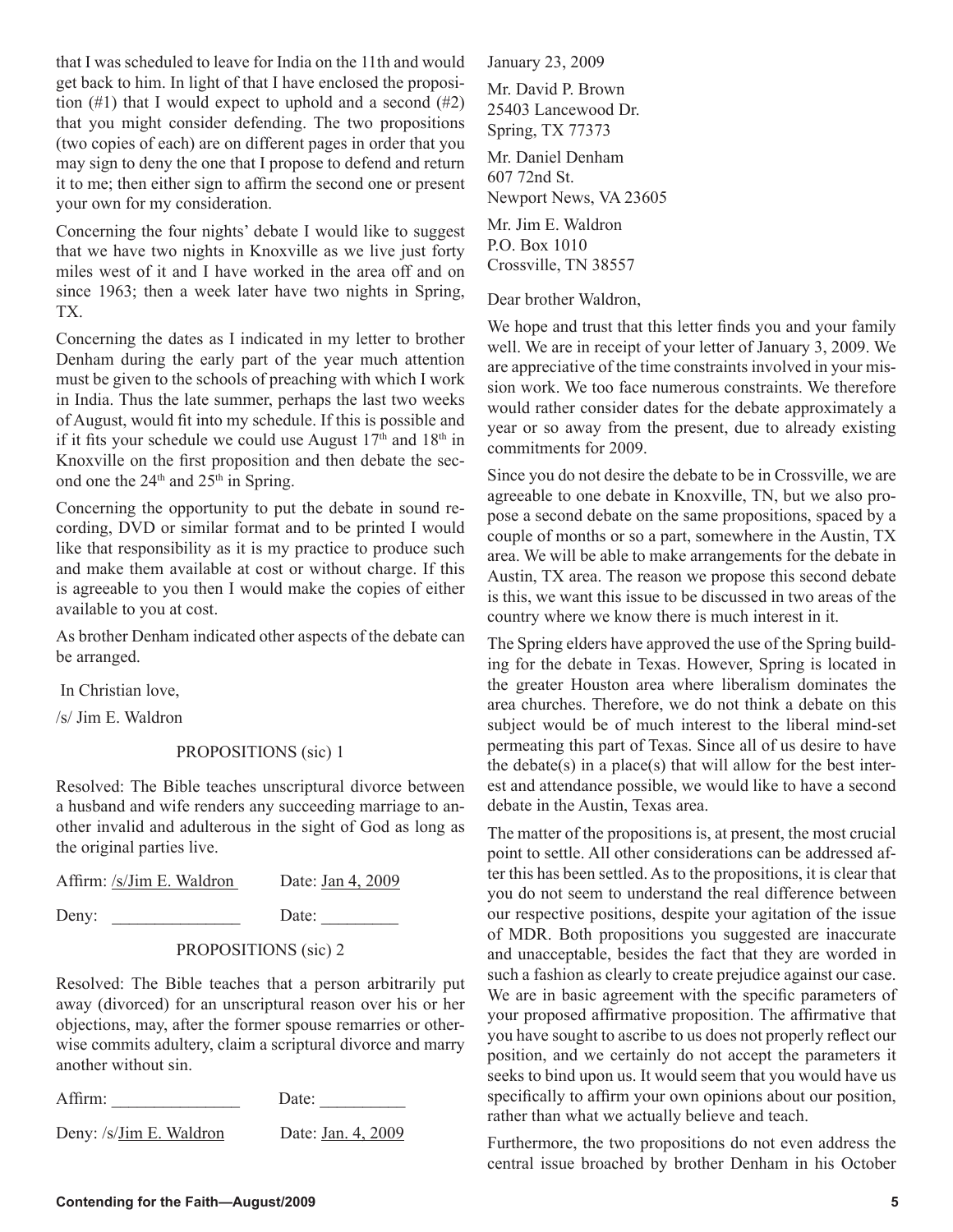2008 *CFTF* article in response to your position. You claimed to have read the article when you sent your packet of materials to him with your first letter in this exchange, but obviously, brother Waldron, you missed the central force: the role of civil law as it pertains to MDR in the sight of God. This is the heart of the dispute. Does a civil divorce that is not on the grounds of fornication implicitly sever a Matthew 19:6 (God-joined) marriage? The material from your co-worker, Mike Glenn, which material you implicitly endorsed by sending it to brother Denham, especially reinforces the perception that you hold that it indeed does. We suggest therefore two alternative propositions that more directly address this matter and its implications, rather than skirting the former to make some oblique approach to the latter. These are listed on a separate page with brother Brown's signature in each appropriate place.

Brother Waldron, if you are not interested in addressing the central point of disagreement, then simply say so. If you choose this course, however, you will leave many of us wondering about your reason for all of "the sound and fury" against what you seemingly do not wish legitimately even to understand! It simply does not make any sense that you would spend your time attacking a view that you have no real intention of engaging in an appropriate arena.

Also, in an earlier letter brother Denham asked you specifically if you would withdraw from Guy N. Woods, B.C. Goodpasture, and Roy C. Deaver over this aspect of MDR were they still living, as all three of these brethren went to their graves holding to the very same view in this regard that we affirm? Yes or no? That is not a difficult question to answer. You took great umbrage that someone would accuse you of having said that you would do so. You compared your accusers to Sanballat in Nehemiah 6 – quite a serious charge! But whether you specifically said it or not, the essential point is whether or not the statement accurately reflects your sentiments on the matter. Sanballat's story had no factual basis, either in actuality or in intent. The Jews had no intention of rebelling against Persian authority. Thus, the situations are not the same. What would be your attitude and fellowship practice concerning these good men if they were still alive, teaching what they taught in life and what we also continue to teach? If you would still be in fellowship with these brethren in spite of their MDR views, why do you insist on your disruptive demogoging of those who agree with them and who are yet alive? Dodging the question is not an answer, and only calls into question your own integrity.

Since brother Brown checks the *CFTF* post office box but every few days, we request that correspondence to him be sent directly to his home address, which is posted under his name above. Awaiting your reply, and

Your's in Christ,

/s/ David P. Brown

/s/ Daniel Denham

Brother Jim:

If acceptable to you please sign propositions and, of course, keeping your own copy, please return a copy of same to David P. Brown and a copy to Daniel Denham. Whatever other response you may have please send it to Daniel Denham with a copy of it to David P. Brown at the following addresses. Thank you very much. –DPB & DD

David P. Brown 25403 Lancewood Dr. Spring, TX 77373

Daniel Denham 607 72nd St. Newport News, VA 23605

### **Propositions for Debate on MDR**

1. **Resolved**: The Scriptures teach that a Matthew 19:6 God-joined marriage remains intact in the sight of God when a civil divorce has been granted on grounds other than fornication.

**Affirm:** /s/ David P. Brown David P. Brown

### Deny:

Jim E. Waldron

2. **Resolved:** The Scriptures teach that every divorce granted by civil courts is also granted and honored in the sight of God.

### **Affirm:** \_\_\_\_\_\_\_\_\_\_\_\_\_\_

Jim E. Waldron

**Deny:** /s/ David P. Brown David P. Brown

#### **GROGROGROGROGROGRO**

P. O. Box 1010 Crossville, TN 38557 February 23, 2009

Brother David Brown 25403 Lancewood Drive Spring, TX 77373

Dear Brother Brown,

It is my hope and prayer that you and your loved one are well.

1. Concerning the location: You wrote, "Since you do not desire the debate to be in Crossville, we are agreeable to one debate in Knoxville, TN, but we also propose a second debate on the same propositions, spaced by a couple of months or so a part, somewhere in the Austin, TX area."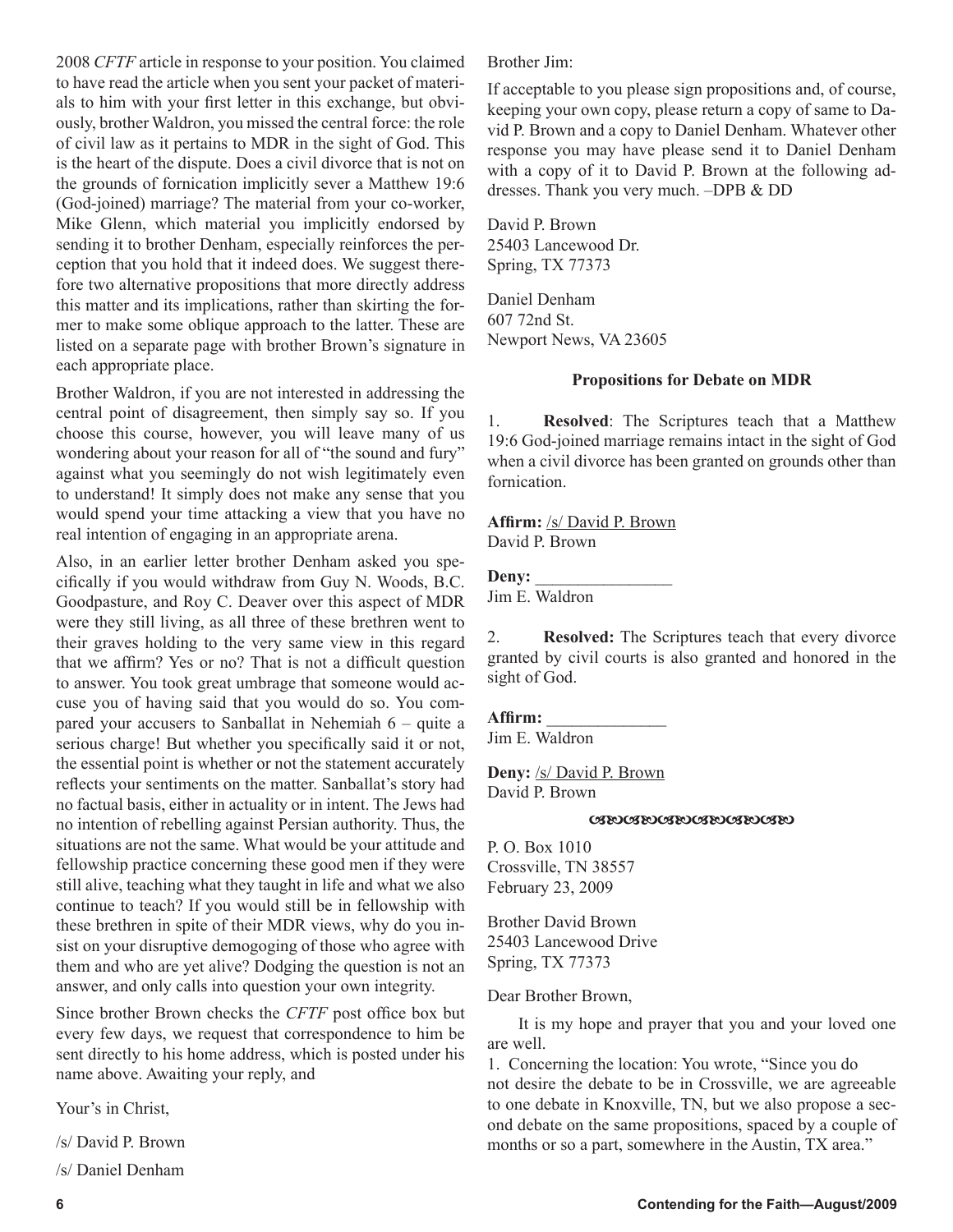Response: Please do not let my suggested (sic) to use Knoxville as a reason to remove the debate from your own locale to Austin. Although Crossville is some 80 miles from the nearest airport–Knoxville, and I live only about forty miles from the airport please be assured that we are quite willing for the debate on our end to be in Crossville. Your controversy with the brethren at the school in Austin has not taken place in a corner and I will not agree to be a part of a debate that brings you to their door step when it needs to take place in Spring where you are. You brethren proposed the debate and, if you desire to have it, let it be in Spring and Crossville.

2. Concerning the question of two debates:

Response: You spoke of restraints on your time and I had spoken of such about my own time, thus I see no need to have two debates as the one can be video taped and sent out to those who wish to see it. As I indicated I am willing to produce such at cost or free, simply for postage. We can have two evenings here and two there. As to the date, perhaps next year (2010) February 15-16, here and 22-23 there or vise (sic) versa.

3. Concerning the propositions: You wrote. "As to the propositions, it is clear that you do not seem to understand the real difference between our respective positions, despite your agitation of the issue of MDR".

Response: The truth of the matter is that I do "understand the real difference between our respective positions." That I first learned when I read the article you published by brother Terry Hightower (*Contending for the Faith*, September 2002). In fact I had never heard the term "mental divorce" until he named it in reference to the doctrine you and he hold. As I informed him I did not see his article until the second week of May 2003 due to my scheduled trips abroad. Thus my entering into the conflict did not take place until you and he opened the ball in the autumn of 2002.

My proposition is right on target: "Resolved: *The Bible teaches unscriptural divorce between a husband and wife renders any succeeding marriage to another invalid and adulterous in the sight of God as long as the original parties live.* And that is what I will affirm.

But you write, "We are in basic agreement with the specific parameters of your proposed affirmative proposition." If that is the case then just sign on the affirmative line below and we can shake hands on that."

Affirmative: Date:

Concerning your own proposed affirmative you need to word it in such a manner that shows that you do believe the concept that one who is arbitrarily put away (divorced) against his or her will may claim a scriptural divorce after the departing mate commits adultery.

4. You also wrote, "despite your agitation of the issue of MDR...."

Response: Let it be known that I did not begin to publish articles dealing with yours (sic) and brother Hightower's "mental divorce" doctrine until nearly nine months after you published his assault on brother Jim Mettenbrink's article. Even then my first response was a personal letter. So who has been agitating on the subject?

5. You wrote, concerning my use of Nehemiah 6:5-6: "You compared your accusers to Sanballat in Nehemiah 6 – quite a serious charge! But whether you specifically said it or not, the essential point is whether or not the statement accurately reflects your sentiments on the matter."

Response: Brother Denham wrote, *"It has been reported ... "*but he didn't indicate number, but you reveal there were "accusers" (plural). As I affirmed in my letter to brother Denham I said no such thing about brother Guy N . Woods and I certainly did not "boast" of such as the slanderer claimed. It was pure fabrication; to be more firm it was a lie. Brother Denham's repeating of such was gossip with no revelation of whom the perpetrator(s) was/were. You said I made *"quite a serious charge"* concerning the slanderer. Did you reprove those (you used the plural) who generated the lie?

Paul told the saints in Corinth that the household of Chloe had told him of the contentions among them, but our brother Daniel Denham did not even lend me that courtesy. As I pointed out to him, even the pagan Emperor Trajan warned Pliny the Younger of the danger of using anonymous reports. My illustration from Nehemiah was on target like a smart bomb being dropped on one of Saddam Hussein's palaces.

The approach that you and brother Denham have taken is, Waldron you ought to say it. To be very specific when the debate takes place I will speak clearly on this matter, but I am not fool enough to answer such prior to the debate for you to use or misuse as you see fit.

To summarize:

1) I will not agree for the debate to take place in Austin.

2) I have signed the proposition that I will affirm. If you agree with it as you say you do, then sign the affirmative yourself, otherwise sign to deny it.

3) This will be my last letter to respond to any "arguments" or questions that you put forth. I must leave for India on Wednesday (25th) and I do not have the time or inclination to carry on a tit for tat by mail.

4) Let us get on with the arrangements for the debate.

In Christian love,

/s/ Jim E. Waldron

Copy to Brother Daniel Denham 607 72nd Street Newport News, VA 23605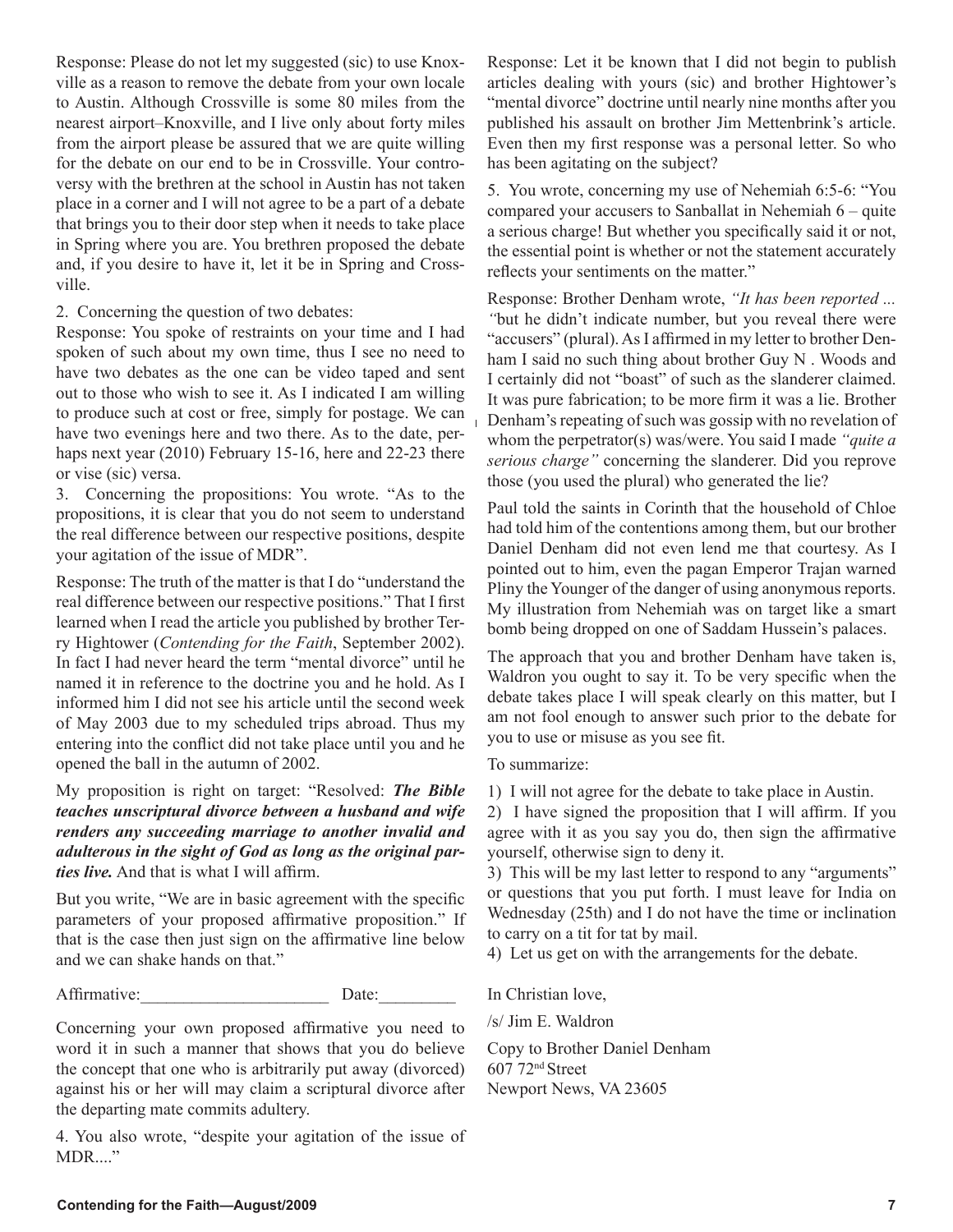#### April 9, 2009

David P. Brown 25403 Lancewood Dr. Spring, TX 77373

Mr. Jim E. Waldron P.O. Box 1010 Crossville, TN 38557

### Dear brother Waldron,

We do hope and trust that this letter will find you and your family well. We are in receipt of your letter of February 23rd and will respond to each of your points, including your summary seriatim.

(1) As expressed in our previous letter, it is our desire to hold the debates where they have the most likelihood of drawing a larger audience and doing the most good. That you suggested having it at Knoxville as opposed to Crossville really does not matter to us one way or the other. Either venue would do. In the case of a debate in Texas on the subject, for the reasons already outlined, a debate in the Austin, TX area would be better attended. The brethren at New Braunfels, Texas have graciously offered their commodious and comfortable facilities for the effort. A debate at New Braunfels would be solidly endorsed and supported by the eldership and membership of the Spring congregation. So what is the problem with having it there? Knoxville and New Braunfels would be ideal with both Crossville and Spring well represented at each respectively.

That you are hesitant to air the matter of MDR within ear-shot of the brethren at Southwest in Austin is quite strange, as it is the case that Terry Hightower's article, to which you responded, was actually published by *CFTF* in answer to the Southwest church's agitation of the issue. In fact, the September 2002 issue was occasioned by the Stan Crowley error that has been well-documented. The matter of MDR had been a point of division on the part of SW as far back as 1992 and had been accelerated in the years directly leading up to Terry's article in 2002 by the explicit teaching of brother Crowley, as one of Southwest School of Bible Studies' students. Some in support of SW's view had frequently claimed that the Mettenbrink article had never been answered and was, in truth, unanswerable. Terry proved both points to be wrong. The Southwest brethren were involved in the matter all along. That you obviously chose to jump into the fray on their side is evidenced by your own admission in the February 23rd letter to be responding to Terry's article. Again, to borrow the quaint phrase, your action "did not take place in a corner."

We indeed "proposed the debate," but that does not obligate us to dance to whatever tune you wish to pipe. While we are more than willing to negotiate where and when the debate is to occur, as the following will show, we will not be dictated to concerning it. This is an arrangement between equals, brother Waldron, and your involvement on the side of SW is just as pertinent to our differences as any other factor in the negotiations. This is not a marble-shooting contest, where one can just pick up his taws and ducks and go home because he cannot just set everything up the way he wants it to be. We are not here to play games, but to defend the truth and expose error. If you are not serious about that, then say so and we will address the matter through other means.

Brother Waldron, we are confident that you agree that it is as sinful to make a law that God did not make as it is to set aside one that He did make. If you are serious about the matter and truthful about your statement regarding the September 2002 *CFTF*, then you should have no real problems identifying with the SW folks and Stan Crowley on the issue. The fact that you have expressed an obvious hesitancy to do so speaks volumes.

(2) Furthermore, the idea of one debate split between two quite separate locales is, to be frank, quite absurd. The logistics of such are simply not manageable or reasonable. The requisite travel scheduling and coordination, the packing up, setting up, arrangements for, and transferring of materials, not to mention the travel arrangements for others assisting or otherwise interested in the debate, render that format totally unacceptable. Yes, we are all very busy, but we are, on our part, certain that we can make the much easier accommodations necessary for two debates, given the sufficient time of a couple of months or so between them, rather than splitting one debate into two separate locales. The issue is that important that time can be made for both debates. Two complete debates would also prove more beneficial and effective in making the case for the truth on the subject in the two geographical areas principally concerned with it. Many who would want to attend the debate in Knoxville or New Braunfels would most certainly like to hear both sides of the issue in affirmation while the matter is still quite fresh on their minds. Transcribed and recorded debates are definitely valuable, but the live program is far more effective in presenting the truth and exposing error. And, besides, the former things can still be done so as to preserve the debate for posterity and make it available to others unable to attend. The eyewitness accounts of the Wallace-Matson Debate, for example, show more emphatically the forceful effect that brother Warren (who interestingly held to the same view we espouse on MDR) had in refuting Matson's atheism. The specific dates can be worked out in due course to accommodate your work in India and otherwise, just as it can to accommodate our efforts in other venues.

(3) Concerning your assertions on the propositions themselves, we are still too far apart to have a done deal on anything. In all kindness, brother Waldron, you apparently do not grasp "the real difference between our respective positions," despite your claims to the contrary. As noted above, Terry's article was printed in *CFTF* not only as a response to the Mettenbrink article, but also contextually in response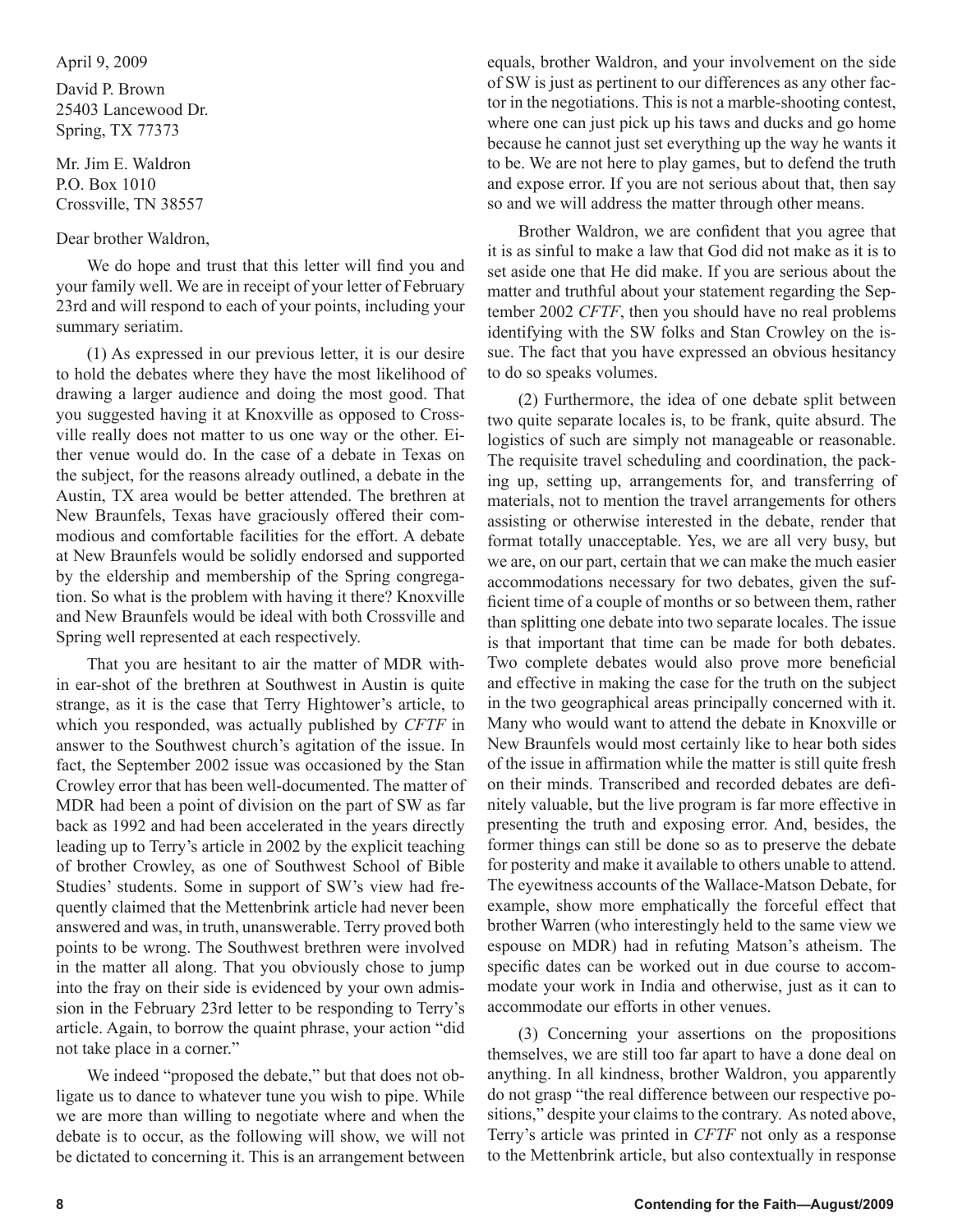to the agitation of the issue in Texas by Crowley and SW, especially by several of their graduates. This has been well documented. You need to go back and re-examine not only the September 2002 issue of the paper but also several issues that preceded and followed it dealing with the issue of civil law's relationship to the Bible doctrine on MDR. That you read the article shows that you were aware of this background, at least in part, before getting involved in the matter. It was this aspect of things which also occasioned Daniel Denham's article offering the challenge to you. You are evidently in agreement with SW, at least in large part, as to the role of civil law, especially as evidenced by the materials you sent brother Denham in response to said article. Brother Waldron, you are indeed tied to the SW situation, despite your attempt to distance yourself from it by your last letter.

 You should be aware that some of these brethren had been agitating the matter since 1992 and had exacerbated it during Stan Crowley's days as a student at the school and also as a member of the Buda/Kyle congregation, which he actually divided over the issue. Crowley is on record as claiming that his peculiar view is so important that it is worth dividing the brotherhood over, brother Waldron! Is your view so important as well?

Jim, in order for you to have jumped into the middle of this particular MDR controversy in the way that you now implicitly admit, you surely must have known something of the Crowley doctrine and the involvement of SW in the same. That you do not desire to bring it "to their door step" must not therefore be the real reason why you oppose having it in the Austin area. Their "door step" is the source of the current controversy. In fact, you have already brought it "to their door step" in some measure yourself, by your own admission, in your attempt to answer Terry Hightower and in your persistence in fomenting strife over the subject at least since then. Perhaps, you are unaware that Terry also provided material to SW and Joseph Meador, then director of the school, prior to 2002 to present the opposing view in an attempt to quell their agitation of the subject that had been going on for some time. We can cite several documents and materials dating from that period of time put out by SW graduates marking as "false teachers" and such like those who would not accept their self-contradictory assertions.

Also, regarding the term "mental divorce," several antis had been using it for some time prior to Terry's article, which in reality was based on his Florida School of Preaching lecture addressing this issue which they were agitating at the time. Terry simply used the term rhetorically, just as we all have on occasion used the terms legalism and legalist in sermons, lectures, and articles. Have you never retorted to liberal claims, "If you define that (i.e. the necessity of keeping God's commandments) as 'legalism,' then so be it"? The retort is a rhetorical device for effect. It stresses that simply redefining something subjectively does not refute or nullify its essential nature ("A rose by any other name would smell as sweet"). This is called in logic the Law of Identity. A thing renamed is still the same thing, regardless of whether the name is objectively based or subjectively asserted. Calling the view you oppose here "mental divorce" does not make it so. In fact, as will be shown in debate, should you decide to "screw your courage to the sticking place," to borrow another line from Shakespeare, you will see clearly that the same charge can be made with equal–if not greater–force against your own view. Are you willing to test it?

As to your request that we sign your affirmative proposition and shake hands on it, you evidently did not catch the force of the adjective basic modifying the noun agreement. You have committed the either/or fallacy. It is not simply then a matter of accepting or rejecting your proposition, which is not precisely stated. Such attempts at sophistry are unbecoming to one who proposes to engage in reasoned discourse. Again, as we noted, your proposition would be true only as far as strict adherence by definition to Luke 16:18 and Mark 10:11-12 goes, but you know, as well as we do, that the issue actually revolves around the application of the exceptive clause with regards to civil law in Matthew 5:32 and Matthew 19:9. Your proposition makes no provision for the exceptive clause, much less as it pertains to civil law, other than in your mind. Further, you have not even specified what you mean in your proposition by such terms as unscriptural, divorce, any succeeding marriage, invalid, and especially the term adulterous. The SW brethren, for example, have frequently used the term adultery, as well as its cognates, to refer to something other than a sexual sin. Also, if a couple divorced for an unscriptural reason, could they remarry one another? That would be, given what you have said elsewhere, a "succeeding marriage." Brother Waldron, we do not intend to enter a debate wherein the opposing party reserves the right to define his proposition only as it strikes him for the transient occasion. Surely, like us, you are not desirous of a battle over semantics, which is why propositions must be precisely stated and defined up front. The only statement we would sign then relative to your proposition is that statement which we have already made, and that is assuming only a strict definition of terms – "the specific parameters" to which we referred and which you have ignored. We suspect that such really does not suit what you wanted out of your ploy. Would you agree to sign approvingly the proposition we submitted for ourselves to affirm? If not, why not? If you agree with it, then why not sign it? If you do not agree with it, then why not deny it? "What's sauce for the goose is, at the very least, salad dressing for the gander." There is one large difference, however.

**THE 2008 BOUND VOLUMES OF CFTF ARE HERE. WRITE, PHONE OR E-MAIL US TO-DAY FOR YOUR COPY. WHY NOT ORDER AN EXTRA COPY FOR A FRIEND**?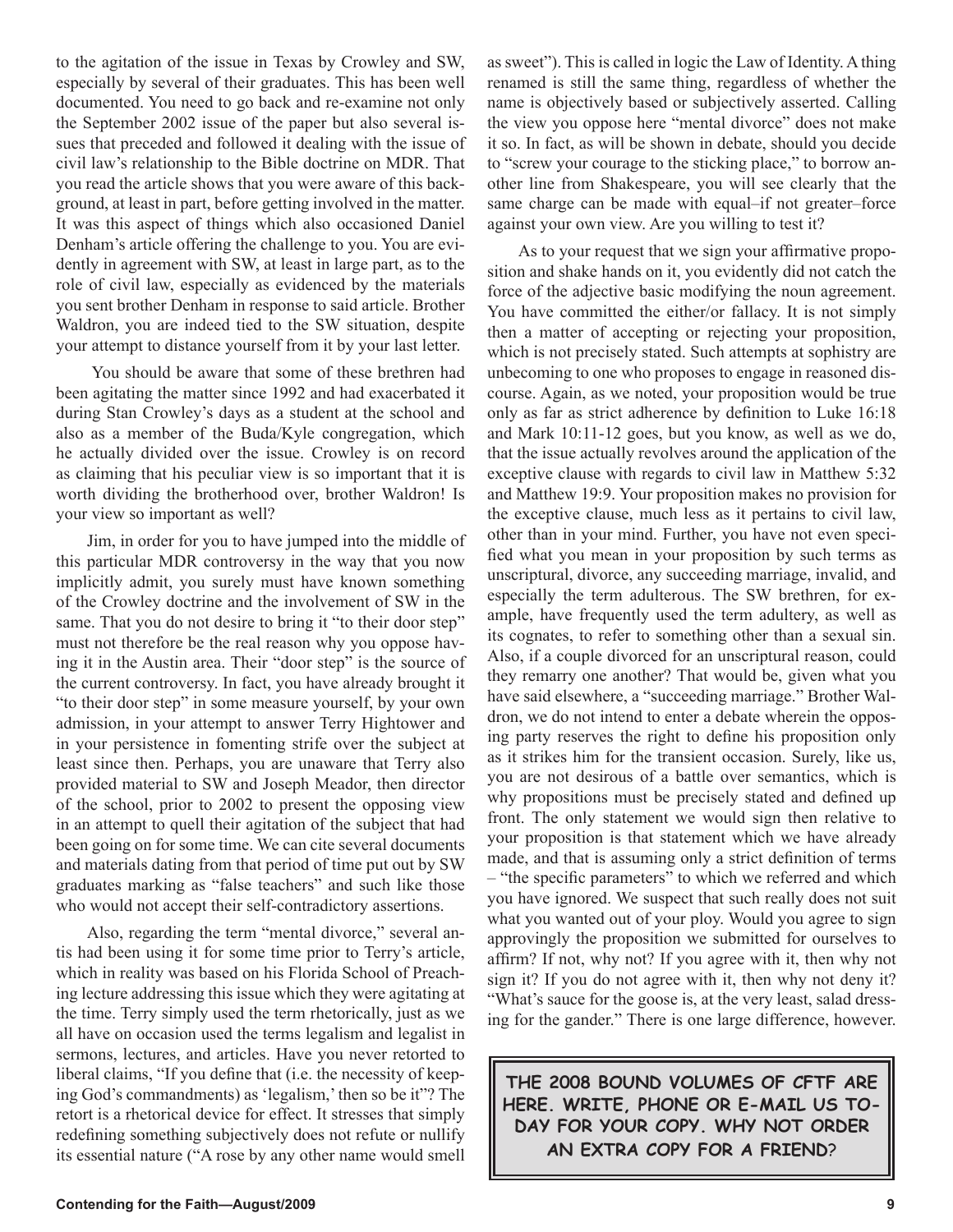Our propositions actually do address the essential differences between us. We suspect that the real reason why you will not sign them is because they are so precisely stated that those who hear the debate will be thereby clearly able to discern the truth of our position. If you are unwilling to affirm our wording of your position, then submit a proposition that genuinely reflects your view (as laid out in your own materials and those which you sent to Daniel) on the role of civil law relative to MDR. You know quite well that Daniel's article, which offered the challenge to debate, dealt with that specific point on MDR.

Regarding our own proposition, we do not intend to affirm that which we do not genuinely believe or one that is based on your false perception of what we believe. And, why would you want us to do so? Would you be willing to affirm in a debate with a Baptist preacher, "The Scriptures teach that we can earn our salvation by being baptized for the remission of sins"? If you are serious about debating, then sign the one we have agreed to affirm, which is clearly at odds with your view. Why do you insist that we affirm your perception rather than our actual position? For one expressing an interest in debating the matter for the good of the brotherhood, such raises questions in our minds as to your own sincerity about solving and settling the matter scripturally. We have never said nor intimated that we "believe the concept that one who is arbitrarily put away (divorced) against his or her will may claim" anything – much less "a scriptural divorce after the departing mate commits adultery." The charge is spurious and shows that you either do not know what our position is, despite your claims that you do, or else really do not care and have your own personal agenda to promote.

(4) The point regarding your agitation of the issue was addressed in some measure above, but it bears some repeating that you jumped into the midst of the controversy involving Stan Crowley and SW in your response to Terry's article. Your latest letter admits the same. It is also a fact that you also have not ceased since then to promote your own view and label those like Terry as "heretics," "false teachers," and such like. Furthermore, your previous sponsoring congregation in Dunlap, TN was split over your MDR doctrine when Freddie Clayton and other brethren would not allow it to go unchallenged. When did that split occur, brother Waldron? Could it have been in 2004 or even earlier in 2003? We know that in September 2003 you published the article by Eddie Whitten, which ostensibly answered what he wrongfully terms "the Waiting Game" and what you have dubbed "the modified waiting game." We also know that in 2004 you began circulating a tract that on one key point attacks what you believe to be the "Guy N. Woods view," as some have termed it. There was also the meeting in 2005 at White Oak in Chattanooga, where it was made obvious that you would not back off on the matter. Then there are the packets of materials that you continue to send out agitating the issue, including the issue of *Bulletin Briefs* occasioning brother Denham's article in *CFTF*. No, Jim, feigning the injured party will not work. It does not fit the facts of the case.

But your response in the February 23rd letter raises yet another question: Are you implying that you would have not become involved at all in opposition to the view that Woods taught and we hold if Terry's article had never been written? In other words, are you affirming that it was Terry's article that made the issue a matter of obligation and, otherwise, you would have treated it as a matter of option? Hmmm? If you answer, "yes," then let us shake hands and you cease to be involved in the matter. If you answer, "no," then you need to repent of your attempt at deception on the matter and get on with defending what you really believe, including what you really believe relative to the matter of number (5) below.

(5) Again, we have already answered your quibbling and fussing about the accusation brought to your attention by brother Denham relative to brother Woods' position. He did exactly what he ought to have done – come to you and asked if it were true. It is neither slandering nor gossip-mongering to ask if the accusations are true, Jim, but simply seeking verification from the alleged source. Now, you have denied that you said that you would withdraw from Guy N. Woods if he were alive today and were still teaching the same thing on this subject that he taught in life. The parties who made the claim will be notified of your denial of the same. However, Jim, have you ever made any statement to the effect that brother Woods was a false teacher for teaching the doctrine? We have not failed to notice that you seem steadfastly determined to refuse to answer whether you would in fact do so today, if such were the case, and that not only concerning brother Woods but also with regard to B.C. Goodpasture, who approved and edited brother Woods' article in his 1976 *Gospel Advocate* article teaching the view, and Roy C. Deaver, who held that same view even at the time he served as your moderator in your 1977 debate with Olan Hicks. He was an adjunct teacher at Bellview and taught the view both publicly and privately, Jim. You claim that it is a lie that you "said" you would withdraw, but is it a lie that you would in fact withdraw from these men for teaching this same doctrine were they still alive? Would you mark them as "heretics" or "false teachers"? We suspect your unwillingness to answer without equivocation shows that the whole matter is worrisome to you for whatever reason.

The report to Paul by the household of Chloe provides only an account of an optional action that may be followed in handling such matters. The same apostle writing even in the same book does not specifically identify who informed him of the brother who had his "father's wife" in 1 Corinthians 5:1. Also, in the case of the problem between Euodias and Syntyche, Paul only records that he had heard of it and tells them how to correct it without identifying the source of his information (Col. 4:2). No, Jim, you fired a dud rather than a smart bomb. You are not Nehemiah, being beset by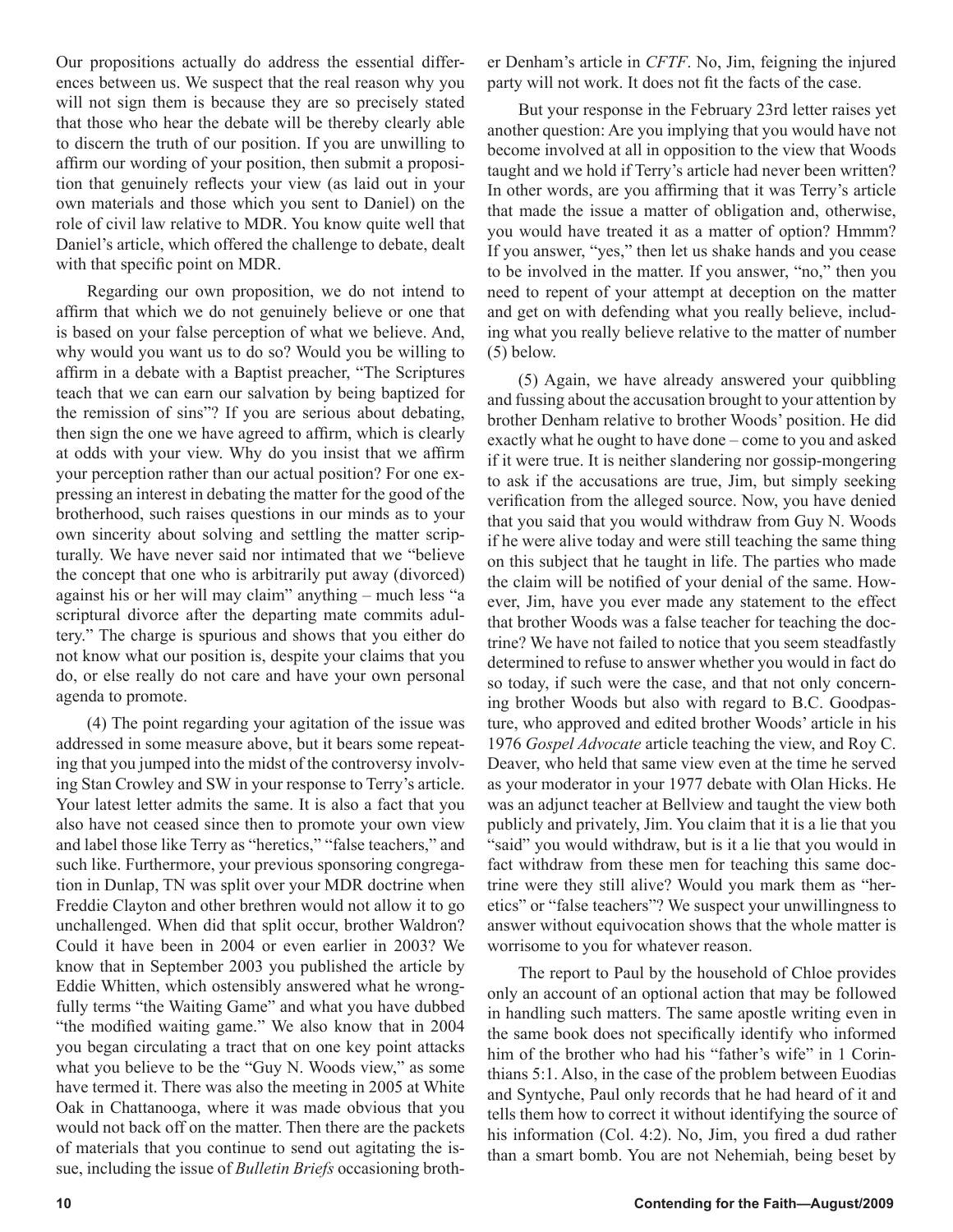the heathen to compromise the Truth. Nor are you Emperor Trajan seeking to find real evidence of the truthfulness of accusations floating around Asia Minor before taking action, and you most certainly are not a U.S. Navy pilot attacking the palace of Saddam Hussein to destroy an ungodly despot. Couching your actions in such imagery is, to say the least, self-serving. Your intimation that you obviously feel that your opponents are to be so demonized is itself also quite telling. Your charge and attempted comparisons come across as whining and wheedling to avoid the central issue of whether you believe our differences constitute a fellowship issue. Instead of addressing the point, you seek to lambaste us for asking about it and seeking explicit clarification of just where you stand on the issue (especially since you have made a point of stressing that you only got involved in the MDR disputes after reading Terry Hightower's article in *CFTF*). Strange behavior either way one tries to spin it. Why complain about Terry's article, as though you would have never raised opposition to the doctrine if it alone had never been written, but then refuse so much as to state unambiguously that you would gladly maintain the lines of fellowship with Woods, Goodpasture, and Deaver despite their holding to the same view? Strange, strange indeed!

As to your summary, the following points are in order:

1) The debate in Texas ought to be at New Braunfels. The good brethren there have already consented to the use of their building, which provides both a commodious venue for a discussion of this nature. We have made no secret about the role that SW in Austin has played in fomenting strife on this very subject. We have openly exposed and opposed their error in doing so. As your latest letter indicates, you are clearly aware of this conflict. Does it not make sense then to hold the debate in the very area most affected by the conflict? What is the purpose of any debate, if it is not to address the subject in dispute fairly and openly and in a way

## **FREE CD AVAILABLE**

*Contending for the Faith* is making available a CD-ROM free of charge. *Why is this CD important? ANSWER*: It contains an abundance of evidentiary information pertaining to Dave Miller's doctrine and practice concerning the re-evaluation/reaffirmation of elders, MDR, and other relevant and important materials and documents directly or indirectly relating to the Brown Trail Church of Christ, Apologetics Press, Gospel Broadcasting Network, MSOP, and more.

To receive your free CD contact us at *Contending for the Faith*, P. O. Box 2357, Spring, TX 77383-2357, or email us at dpbcftf@gmail.com.

**If you desire to have a part in the distribution of this important CD you may make your financial contributions to the Spring Church of Christ, P. O. Box 39, Spring, TX 77383.**

easily accessible by those most interested and affected by it? Your protest against having it at New Braunfels appears, at least on the surface, to be contrived and without basis. We, however, have no problems with the Tennessee debate being either in Crossville or Knoxville, though Crossville would actually provide 'a more central location in that part of Tennessee and a facility of more than sufficient size, the airport advantage of Knoxville notwithstanding.

2) Again, relative to your affirmative proposition you commit the either/or fallacy. It does not address clearly and precisely the issue between us, and we are not going to spend our time chasing rabbits because you refuse to be precise and account for the force of the exceptive clause relative to this dispute. On this point, we are at an impasse, unless you can come up with a precise affirmative that addresses the exceptive clause in view of the role of civil law. In all other matters, we are in agreement relative to the basic rule set forth in Luke 16:18 and Mark 10:11-12, as we have noted.

3) You stated: "This will be my last letter to respond to any 'arguments' or questions that you put forth." Brother Waldron, where is the first letter in which you have really even begun to answer any arguments or questions we have raised on this issue?! Brother Denham wrote a rather lengthy article with specific charges and forceful questions that you have not dealt with even one whit in our exchange.

 The questions we have raised on the subject in our own letters, you have virtually ignored. You have spent most of your space carrying on about the story that you had said you would withdraw from Guy N. Woods as though some great injury has been done to you. Yet, you have continuously refused to answer the simple question of whether or not you would withdraw from Guy N. Woods, B.C. Goodpasture, and Roy C. Deaver, if they were alive today. We are persuaded that you know better than to do so, and if you were as confident in your position as you appeared to be in your *Bulletin Briefs* articles the debate would have already come and gone. The ball is in your court as to whether or not you

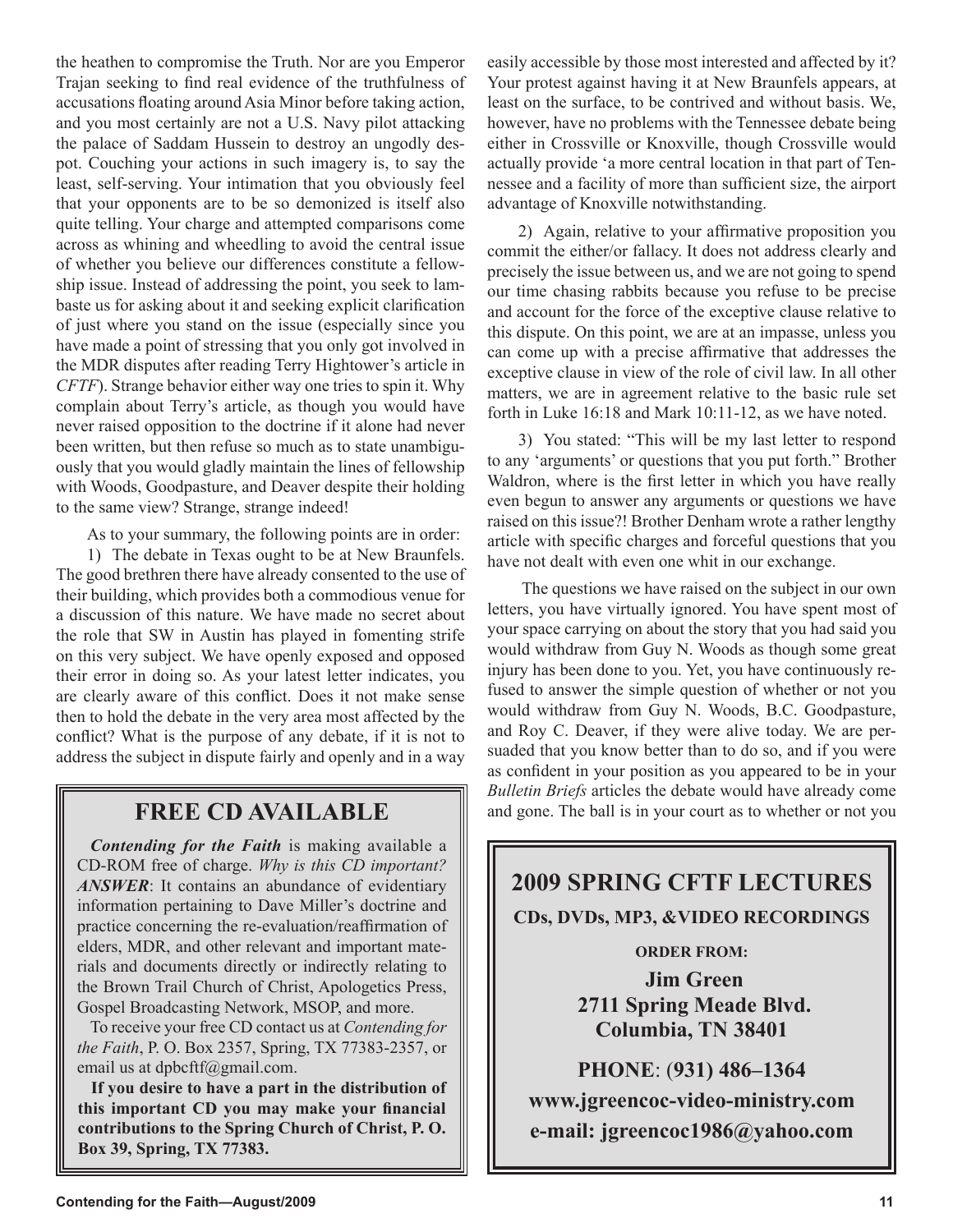will come to some reasonable accommodation in the matter. Yes, we challenged you to debate, but not to debate just anything that you wish to impose upon us or anything not truly relevant to the issue between us. You seem to forget that the challenge was laid down in brother Denham's quite precisely worded article. That article set out the beginning point for the parameters of the debate and was the basis for the challenge to which you have responded. So, we will see if you are truly serious or only feigning concern for the truth on this subject.

4 ) We are ready to get on with making the arrangements for the debates, but not on either of the propositions you have rashly asserted. Again, your own affirmative does not address the central issue at all pertaining to the application of the exceptive clause in view of civil law, and your proposed affirmative for us is simply wrong. It does not represent in any reasonable fashion what we actually believe and teach on the subject. It reflects your false perception of what you think we believe and teach. Perhaps, you need to re-examine carefully your own position in view of brother Denham's article and the questions/arguments it poses and then decide for certain whether you are still serious about debating this issue. Your latest letter (including your insistence on our acceptance of obviously flawed propositions) makes us greatly doubt if you grasp the specific differences between our respective positions. We hope for the sake of our brotherhood that you can convince us otherwise.

For the Cause,

/s/David P. Brown /s/Daniel Denham

#### <u> ඍଔഩଔഩଔഩଔഩଔഩଔഩଔ</u>

P. O. Box 1010 Crossville, TN 38557 May 25, 2009

Brother Daniel Denham 607 72nd Street Newport News, VA 23605

Brother David Brown 25403 Lancewood Drive Spring, TX 77373

## Guilt By Association

**by** Lester Kamp *Matters Of The Faith,* EDITOR 25 CENTS EACH OR \$20 PER 100, PLUS POSTAGE

ORDER FROM:

Lester Kamp P. O. Box 440297 aurora, co 80044 Dear Brothers in Christ,

Your letter of April 9, 2009 in response to mine of February 23 was here when I returned from India on May 2nd. In my letter of two pages I had written at the close,

This will be my last letter to respond to any "arguments" or questions that you put forth. I must leave for India on Wednesday (25th) and I do not have the time or inclination to carry on a tit for tat by mail. Let us get on with the arrangements for the debate.

This statement about not using the mail for "arguments" you ignored for in your response of seven pages you continued your campaign of rhetoric, e.g., the speculative question that brother Denham put forth (Nov. 25, 2008), which I nailed as pure fabrication and gossip; and in light of your further thrusts on the point said, I will answer in debate. But you just could not resist further clamor on the point by letter.

Not only so, but as I indicated I learned the term "mental divorce" in May 2003, from brother Terry Hightower in your paper (*CFTF*–September 2002), which term he accepted as applying to the doctrine he was upholding in that article. And which doctrine you approved as editor and sent out to the brotherhood. But now both of you run from it like it was a rabid squirrel and have no intentions of debating any proposition that addresses itself to your mental divorce doctrine.

I have no interest in further correspondence with either of you.

/s/ Jim E. Waldron

#### **MUIMUIMUIMUIMUIMUIM**

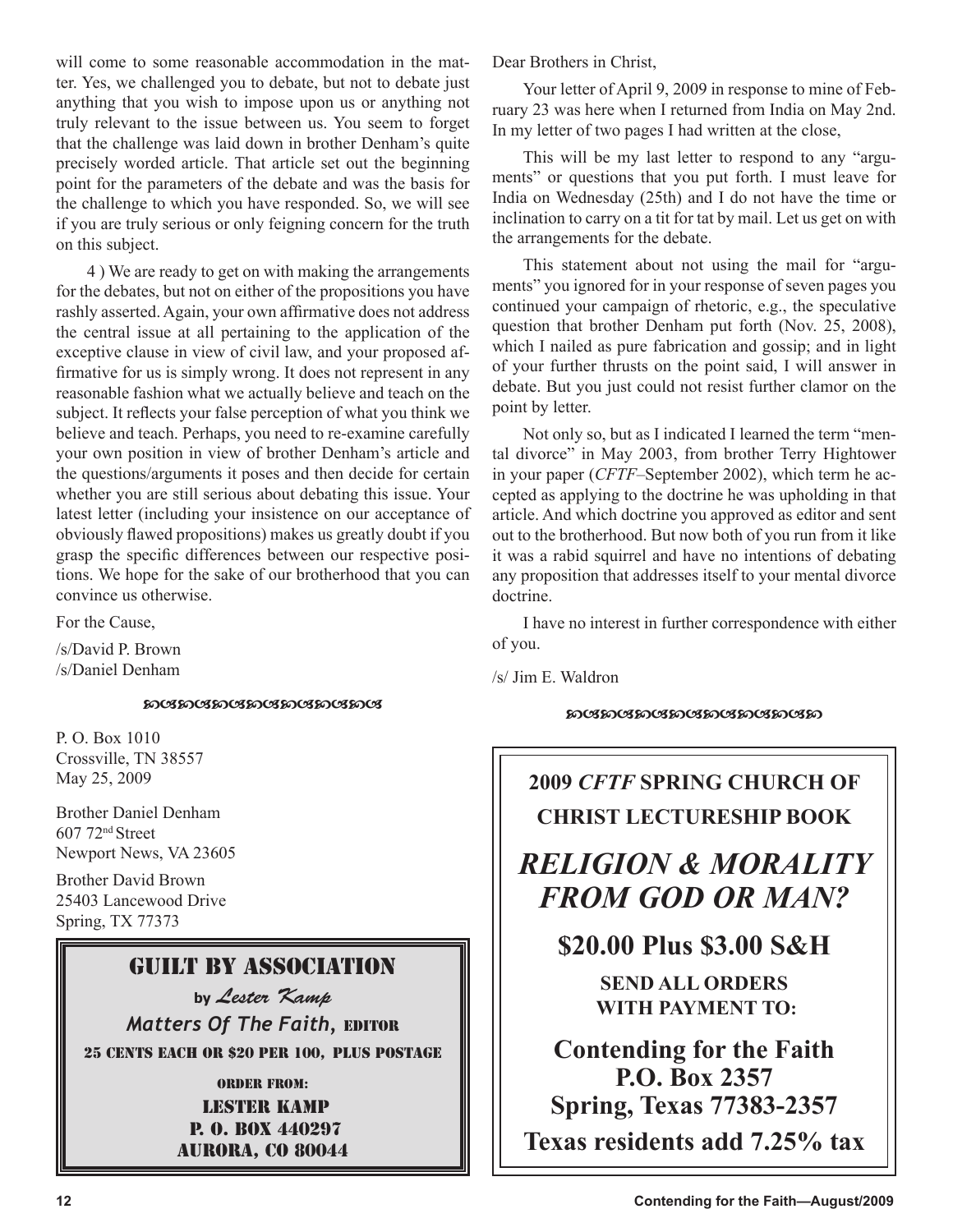David P. Brown 25403 Lancewood Dr. Spring, TX 77373

Daniel Denham 607 72nd St. Newport News, VA 23605 June 5, 2009

Mr. Jim E. Waldron P.O. Box 1010 Crossville, TN 38557

#### Dear brother Waldron,

Why are you so averse to answering quite simple questions? Could it be, perhaps, that you do consider brother Woods' teaching on the matter to be false doctrine? If he was not a false teacher, then neither are we, as we are simply teaching what he taught. If what we teach is false doctrine according to you, then you must conclude that brother Woods was likewise teaching false doctrine, for he taught just what we are teaching. If the latter is your perception of things, then either you would have to fellowship Woods, despite believing him to be a false teacher, or you would have to refuse to fellowship him on that very basis. No, brother, you did not "nail" it "as pure fabrication and gossip." You merely sought to divert the issue. You understood all too well the force of the point.

Also brother Denham discussed the subject at some length with brother Woods when Daniel lived in McMinnville, TN. Woods often provided helpful insights on the subject and much helpful advice relative to the Greek constructions of Matthew 5:32 and Matthew 19:9. Further, brother Woods' close friend and biographer, Harrell Davidson, also affirms the same thing as we do concerning brother Woods' teaching. So if you are seeking to spin it some other way, then you are attempting to paddle upstream without a paddle.

We can also well understand why you have a problem addressing this subject in general and have chosen the avenue of running from the debate challenge by demanding obviously disingenuous and prejudicially loaded propositions that touch neither top, side, edge, nor bottom of what we in fact believe and the real issues between you and us on MDR, instead of dealing with the issues at hand. Your hubris in demanding that we must deny a proposition that we believe within the parameters we have stated and also that we must affirm your misperception and asinine caricature of what we believe concerning Matthew 19:9 is beyond belief. It is evident that you insist on debate on your terms alone.

Such is not the challenge that was issued to you by Daniel. You have admitted that the affirmative you insist on for your part of the debate is the same proposition you affirmed against Olan Hicks. Jim, neither of us is Olan Hicks, nor is either of us in agreement with any of his many errors. Your pretending that we are is simply dishonest. Daniel, a couple of years ago, specifically refuted at the Spring lectures, which David Brown directs, much of the Olan Hicks doctrine along with the current errors you and the brethren at Southwest are teaching on MDR. In fact, Jim, Olan Hicks would be far more inclined to accept your view relative to civil law than to agree with us. He, like you, believes that a civil divorce that is not on the grounds of fornication severs a Matthew 19:6 marriage bond. In fact, he uses that as a major springboard into his liberal views on MDR. Either you are not nearly up on the current positions being taken by the liberals like Hicks or you simply refuse to see the correlation between your respective views. Both of you have civil law trumping God's law, despite your claims to the contrary!

Your own moderator for the Hicks debate, Roy C. Deaver, was in agreement with our position. Brother Denham studied under Roy, and learned of this position originally from him during the same timeframe in which Roy was serving as your moderator to refute Olan Hicks' false doctrine! Clearly, Roy did not believe that your proposition in any way contravened what we are teaching on the role of civil law in the Bible doctrine of MDR! We will therefore leave it to readers of this correspondence to determine whether you really intended to answer this matter in debate, or any where else for that matter.

The challenge that was issued to you concerned the specific position and issues that Daniel clearly described in his *CFTF* article, which occasioned your initial letter. He gave a series of specific questions that you have completely ignored, and we suspect really do not wish to have to answer, especially in a public setting. If you, therefore, cannot or will not deal with those issues, then simply say so, and stop feigning concern and horror over what we teach. Obfuscation does not constitute refutation, Jim.

It seems to us as well that you either do not understand the real issues concerning the relationship of civil law to the Bible doctrine on MDR, despite your pontifications on the subject, or you do understand them and realize that you were not truly prepared to defend the error you have taught and endorsed in this regard. You have indeed stirred up this issue, as many brethren in East Tennessee can well attest. Your reputation relative to the Dunlap situation has spread far and wide. You have even implicitly admitted that you jumped into your attack on Terry Hightower's article knowing of the situation then going on with the false teaching coming out

## **FIRST 35 YEARS OF** *CFTF ON DVD* **\$50.00 ORDER FROM** *CFTF* **P. O. BOX 2357 SPRING, TX 77383-2357**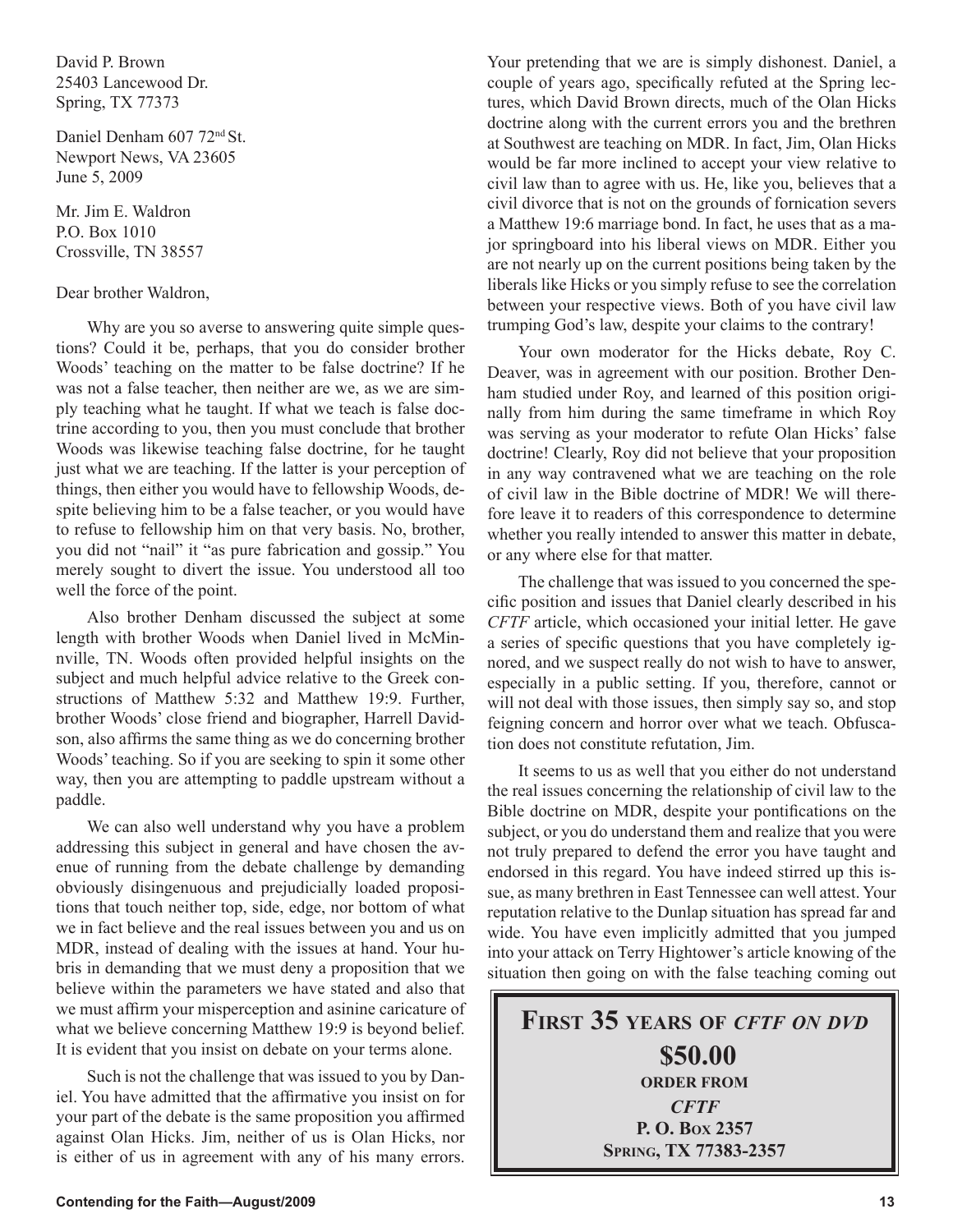of Southwest in Austin, TX on the subject, which means you knew that you were in some measure aiding and abetting the error of Stan Crowley and the SW elders and faculty on MDR. Yet you claim that you did not want to "bring this" to their doorstep!

In your previous letter of February 23rd, you implied by the very statement you now cite in your letter of May 25th that you have been answering, if not answered, our arguments all along. We challenged you to show where you have been doing so. This is set forth in precise terms as the reason we responded contrary to your obvious wishes. We called your hand on the matter. Obviously, you, as we, are at a loss as to where that evidence is to be found. Ignoring the point does not make it go away!

We have repeatedly refuted your diatribe concerning the Hightower article. Your insistence on trying to "spin" the issue in such a prejudicial way, rather than address the points that were specifically and precisely put to you relative to your claims and misrepresentations evidences that you are not really serious about dealing with the position forthrightly. The record shows that neither we nor brother Hightower have endorsed your fictitious and fanciful misperception of things depicted in your use of the buzzword, "mental divorce." As to this phrase, we noted that it has been in use as a flawed and biased pejorative for some time among some of the antis, as a way of not having to address the real issues involved. Neither they nor the brethren at Southwest, who took up the same diatribe, could answer Terry's material. And so it is the same for you. It is much easier to avoid a subject if you can mischaracterize so as to confuse the simple. In fact, we have copies of the White Oak meeting that you participated in concerning MDR back in January 2001. It was noted that such expressions as mental divorce and the waiting game were misrepresentations and mischaracterizations of the view you were attacking. It is interesting that in that meeting you brethren from Crossville seemed to back off from their use. One of your number offered a bit of an apology for using them explaining that he was just looking for someway to describe the view and that he did not mean anything disrespectful or deceitful about it. But now you persist in using these buzzwords, when you have been rebuked and reproved for their inaccuracy and duplicity. Why did you back off then, but are now insistent on using such in your *Bulletin Briefs* and with us? Was it because you knew that you could not snow the brethren gathered on that occasion by demonizing the position by such a banal and sophomoric ploy without undermining your efforts to coopt their support for your crusade? Yes, Jim, some squirrelly ideas (and "rabid" ones at that) are definitely running amok on these matters but only such things as may be found on the Cumberland Plateau or in the city of Austin, Texas.

As you are the one who has brought this correspondence to a close, we will content ourselves with continuing to expose your error through the medium that occasioned your aborted sortie to the polemic platform. However, if you determine at some future point to deal with the subject substantially through the offering of serious propositions addressing our differences, then we will be more than willing to have the door of negotiation on the same reopened. But as long as you insist on trying to make this a dispute over whether or not fornication is the only divinely–authorized ground for putting away, then you are chasing rabbits. We are in agreement on this point! It is the application of the exceptive clause to the entirety of the text which is at issue in this regard. Again, you either do not grasp this pertinent fact or you do and are being disingenuous about the whole matter. If the latter, then shame! The damage that you have done to the cause of Christ through your false teaching on MDR and matters related thereto in East Tennessee alone is horrendous. If you did it knowing that you were wrong, then it is not only horrendous but monstrous.

Also, if you persist in assigning to us a position that we do not hold and that you cannot prove from our own material to hold, then you do so dishonestly and deceitfully. Rest assured that we will fully expose your dishonesty in this regard. You cannot prove that we hold to the nonsensical notion you have ascribed to us. Further, in making your hypocritical claims you have placed yourself by your own writings in a worse position than you realize. If you would simply take the time to really think about your own explanation of things, you would realize the absurdity and mendacity of your criticisms of the opposing view. We intend to give you all the exposure that you so richly deserve and obviously, by your despicable attacks, desire.

Jim, you asserted in your letter to Terry Hightower that a woman who was being put away by her husband on grounds other than fornication while he himself was guilty of fornication could claim that the divorce was actually her putting him away for his fornication. The only difference is that you say she must sign the unscripturally obtained divorce document. Somehow mystically it now becomes the instrument of a Scriptural divorce for fornication! Now, brother Waldron, how in the world could she claim that to be the case, given your position? We have read what Woods would have called your "lame logic and fallacious reasoning" for it. But, Jim, the claim would not be in the divorce suit filed by the husband and duly registered with the court as being on the grounds of fornication. It would not be part of the decision of the judge, especially in no fault states. Neither would it be gaveled to be the case by him, nor even entered into the court records as having been granted to her on said grounds. The fact is the only place it would be as far as civil law is concerned is in her mind according to your assertion. Thus, Jim, you are the one affirming, as per your OWN definition, "mental divorce"!

Furthermore, Jim, many states and countries do not require the signing of any formal document. The case after adjudication is settled as far as the civil law under such con-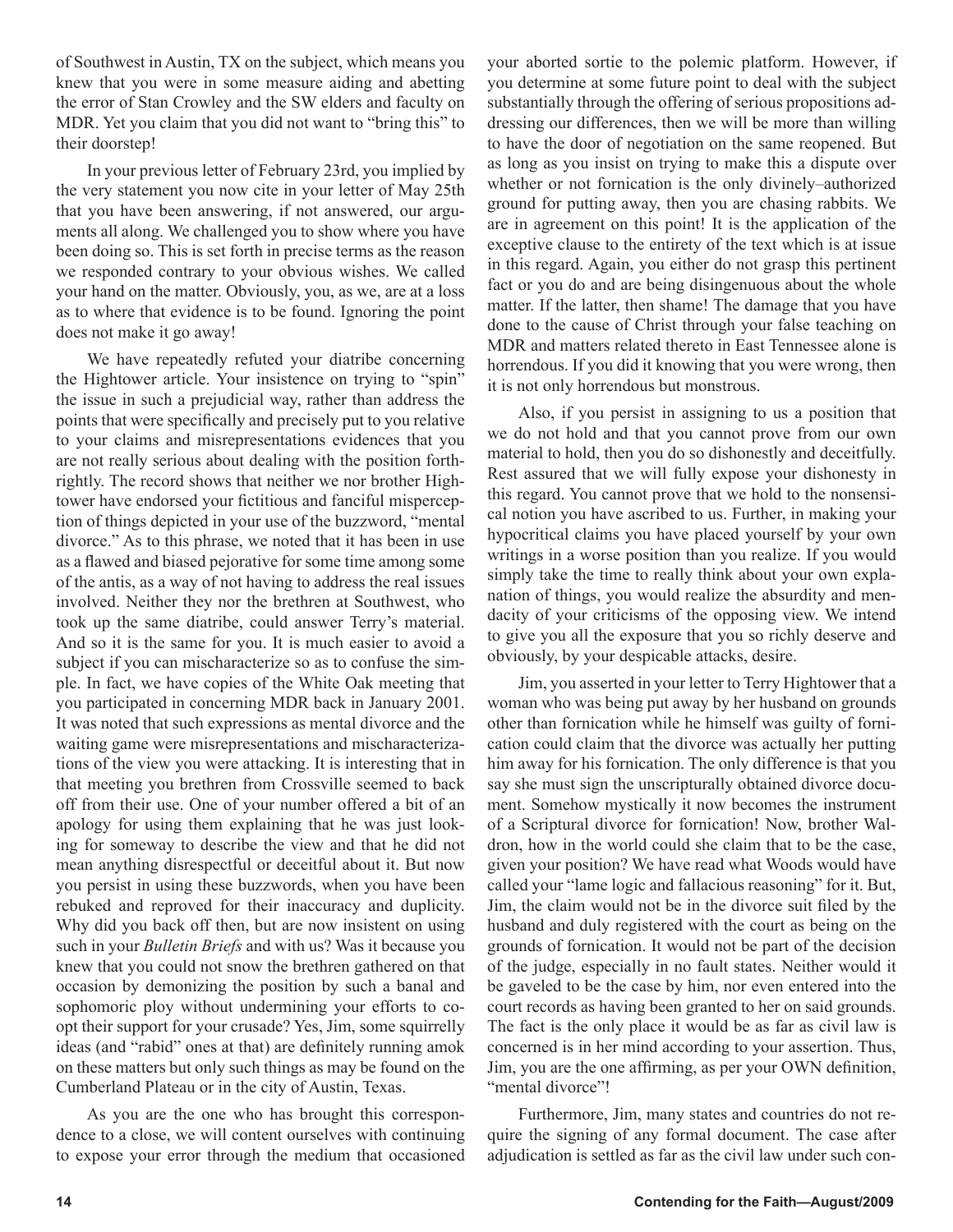ditions is concerned when the judge or magistrate makes his ruling. In many cases only social custom is used as the basis for both marriage and divorce. There are no legal procedures followed under such circumstances. As you yourself have noted, in some cultures simply jumping over a broom by a couple is the only ceremony involved in formulating a marriage. In many cultures it has been the practice (and in some it still is the practice) for a couple to be divorced simply by abandonment of the conjugal home by either party, usually the wife, or by eviction of one of the parties by the other, usually involving the man evicting the woman. What document in such cases is to be signed, Jim? Is the whole matter pertaining to cause then just a matter of what is in the mind of the specific party or parties involved? If yes, then you have just forfeited your entire position! Is that an "Amen" or an "Oh, me" that we hear coming from Crossville, Jim?

All things being Scripturally equal, it is God who actually severs the bond when the innocent party puts away the guilty fornicator. This has always been our position. It cannot be severed arbitrarily by either of the human parties to the marriage, which fact is directly at odds with much of the material you sent to Daniel, in particular the material from Mike Glenn. You once knew this truth and affirmed it in your debate with Hicks, despite your attempt to spin the history of that debate in keeping with your newer position. Where did you get this new doctrine, Jim? Did it come from the influence of some brethren in the Atlanta, GA area who held to it back in the 1980s? Nevertheless, you are now compelled to hold that whatever the civil judge decrees is what goes as concerns the nature and validity of the putting away. Yet this position is at odds with some of the statements you made in your letter to Terry. You do not seem the least bit aware of this self-contradiction and the logical dilemmas it creates for you. Further, you seem also totally unaware that Eddie Whitten holds that a civil divorce that is not for fornication does not sever the marriage bond and that both parties are still bound to one another in the sight of God despite it. This is especially interesting in view of the material you sent to Daniel from brother Glenn, your co-worker at Crossville. His affirmation of the fictitious three-covenant theory of marriage and absurd assertion that "man's law triggers God's law" on MDR, we suspect, you would not like to have to deal with in debate as well. His view is even wackier than yours, if that is at all possible!

Jim, it really is somewhat surprising to us that you even have gone this far in discussing (if it may be called a discussion) the matter with us in view of the obvious false, foolish, and self-contradictory nature of your own position. It is no wonder to us that now you seek to run off and hide from the controversy which you have stirred. It appears that you were never really prepared to deal with it in open and honest debate. Further, it also appears that you really do not even have a settled position on the role of civil law relative to MDR – you simply promote whatever seems to be convenient for the occasion. If an article by Eddie seems to do your dirty work, then you publish it, but you are also just as willing to promote the error of Mike Glenn on the subject, despite their mutual incompatibility. But, as though that were not enough, you have no problem fellowshipping Southwest and others who endorse or support the absurd and egregious errors of Stan Crowley, as in the case of your upcoming participation with Bryan Braswell on the Mid–Ark Lectures in October of this year, while daring to castigate and condemn us for consistently teaching just what Guy N. Woods and Roy C. Deaver taught on the subject of MDR. If we were as haplessly confused or intellectually jaded as you evidently are on the matter, then we too would be hesitant to debate the issue.

Yours for the Cause,

/s/ David P. Brown /s/ Daniel Denham

## **NEW BRAUNFELS, TEXAS LECTURESHIP September 18-20, 2009**

## *Practical Lessons From The Book of Revelation—Part II*

| <b>Fri.</b> , $7:00 \text{ PM}$ :                   | <b>Sat., 1:00 PM:</b>                                        |
|-----------------------------------------------------|--------------------------------------------------------------|
| Great Lessons From The Rev. —Dub McClish            | Called, Chosen, and Faithful (Rev. 17)-Gene Hill             |
| <b>Fri., 8:00 PM:</b>                               | <b>Sat., 2:00 PM:</b>                                        |
| And They Overcame (Rev.12 & 13)-David P. Brown      | Babylon is Fallen (Rev. 18 and 19) - John West               |
| Sat., 9:30 AM:                                      | 2:50 - 3:30 PM: <i>QUESTIONS &amp; ANSWERS</i> .             |
| Blessed Are The Dead Who Die In The Lord (Rev. 14)- | <b>Sun., 9:30 AM:</b>                                        |
| <b>Johnny Oxendine</b>                              | The Books Were Opened (Rev. 20)-Michael Hatcher              |
| <b>Sat., 10:30 AM:</b>                              | <b>Sun.,</b> 10:30 AM:                                       |
| Song of Moses & The Lamb (Rev. 15 & 16)-Dub McClish | <i>Heaven</i> (Rev. 21 and 22)— <b>Lynn Parker</b>           |
| Lunch $11:20 - 12:45 PM$                            | <b>Sun.,</b> 1:30 PM: Twisting Revelation - False Doctrines- |
|                                                     | <b>Don Tarbet</b>                                            |

Accomodations for RV's are available. Lessons will be available on the internet and DVD.  $\bullet$  For more information, call 830-625-9367 (ch. building) or 830-639-4234. The church of Christ at New Braunfels meets at 255 Saengerhalle Road, New Braunfels, TX.